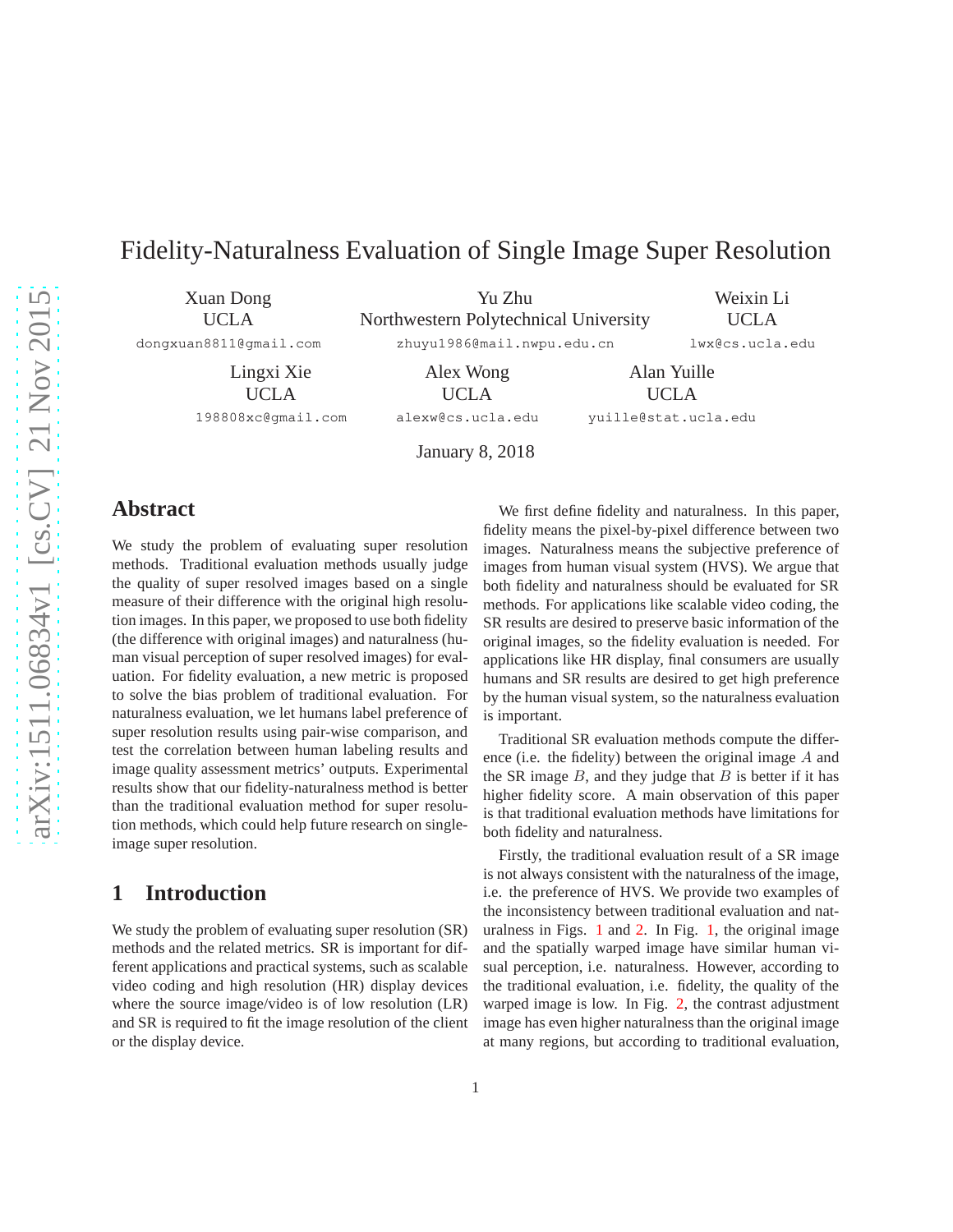<span id="page-1-0"></span>the quality of the contrast adjustment image is low too.

Secondly, for fidelity evaluation, the traditional evaluation also has limitations. We observed that a set of HR images  ${A}$  can have the same corresponding LR image  $a$  after down-sampling, and the original image  $A$  is only one of the images in  ${A}$ . For a SR result B, if it is similar with some other image in  $\{A\}$ , it should also have high fidelity. The reason is that for a SR method, it super resolves the LR image  $a$  to  $B$ . It is impossible for the SR method to judge which image in  ${A}$  is the original one. In different cases, even for the same LR image  $a$ , the original image may be different, like the example in Fig. [2.](#page-2-1) However, suppose a SR result  $B$  is very similar with  $A'$  in Fig. [2,](#page-2-1) the quality of the image will still be low according to traditional evaluation. This reveals that the traditional method has bias for fidelity evaluation. In short, due to traditional evaluation methods' limitations for fidelity and naturalness, they may mislead the evaluation of SR methods in some cases.

To overcome these limitations, we use both fidelity and naturalness for SR evaluation. For fidelity evaluation, the goal is to test whether a SR image  $B$  is similar with some image in  ${A}$ . We proposed a metric to test the difference between image  $a$  and image  $b$  (the LR images of image A and B) as the fidelity, because it greatly reduces the computation cost and can have similar results. For naturalness evaluation, due to the lack of ground-truth preference dataset, we let humans label subjective preference of SR results using pair-wise comparison to get the groundtruth preference. The human labeling method is good for naturalness evaluation, but, in practical systems, it is difficult to be applied to all images and SR methods due to the large amount of labeling work for humans. The image quality assessment (IQA) metric is a good substitution in practical systems. Thus, we test the correlation between human labeling results and IQA metrics' results, so that we could evaluate and select proper IQA metrics for naturalness evaluation.

The main contributions are summarized as follows. 1. Both fidelity and naturalness are used for SR evaluation. 2. A new metric for fidelity evaluation is designed. 3. For naturalness evaluation, we let humans label the preference of SR results of 8 state-of-the-art SR methods using pair-wise comparison on the LIVE dataset [\[1\]](#page-9-0). 4. We test the correlation between IQA metrics (FR and NR) and human labeling results for naturalness evaluation.

## **2 Related work**

#### **2.1 Single image super resolution**

Single image super resolution methods can be summarized into two categories: the gradient statistical prior based methods [\[2,](#page-10-0) [3,](#page-10-1) [4\]](#page-10-2), and patch example based methods [\[5,](#page-10-3) [6,](#page-10-4) [7,](#page-10-5) [8,](#page-10-6) [9,](#page-10-7) [10,](#page-10-8) [11,](#page-10-9) [12,](#page-10-10) [13,](#page-10-11) [14,](#page-10-12) [15\]](#page-10-13).

The gradient statistical prior based methods  $[2, 3, 4]$  $[2, 3, 4]$  $[2, 3, 4]$  $[2, 3, 4]$  $[2, 3, 4]$  are parametric methods which try to model the gradient transfer function from low resolution (LR) to high resolution (HR) images. Based on the fact that sharp edges in the image correspond to concentrated gradients along the edge, Fattal et al. [\[2\]](#page-10-0) model the edge profile distribution. Sun et al. [\[3\]](#page-10-1) exploit the gradient transformation from HR image to LR image. And Tai et al. [\[4\]](#page-10-2) recover the fine gradient using the user-supplied exemplar texture.

Patch based methods became popular for the simplicity to represent the local structure. Patches' self-similar properties are also exploited in the work [\[8,](#page-10-6) [10,](#page-10-8) [16,](#page-10-14) [3\]](#page-10-1). As in the seminal work of Freeman et al. [\[9\]](#page-10-7), Markov Random Field is employed to select the appropriate HR patch from a bundle of candidates. Chan et al. [\[5\]](#page-10-3) proposed a Neighbor Embedding method inspired by LLE algorithm in manifold learning, followed by extensions of this work  $[17, 18]$  $[17, 18]$  $[17, 18]$ . Sparse coding methods  $[19, 12]$  $[19, 12]$  exploit the sparsity property in the patch representation. He et al. [\[20\]](#page-11-3) extend the work by allowing a mapping function between HR and LR sparse coefficients. Timeofte et al. [\[21\]](#page-11-4) also proposed an improved variant of Anchored Neighborhood Regression (ANR) method. Zhu et al. [\[15\]](#page-10-13) allow a patch deformation instead of using patches as a fixed vector, thus making the dictionary more expressive. Cui et al. [\[6\]](#page-10-4) build a deep network cascade reconstruction structure for super resolution. And Dong et al. [\[7\]](#page-10-5) extend the sparse coding method to a convolutional neural network(CNN) learning structure with different mapping layers.

#### **2.2 Image quality assessment (IQA)**

There are two major kinds of IQA methods: full reference (FR) IQA and no reference (NR) IQA metrics.

In general, FR IQA metrics compute the pixel-wise difference between the reference image and the testing image in different transformed fields. The mean squared er-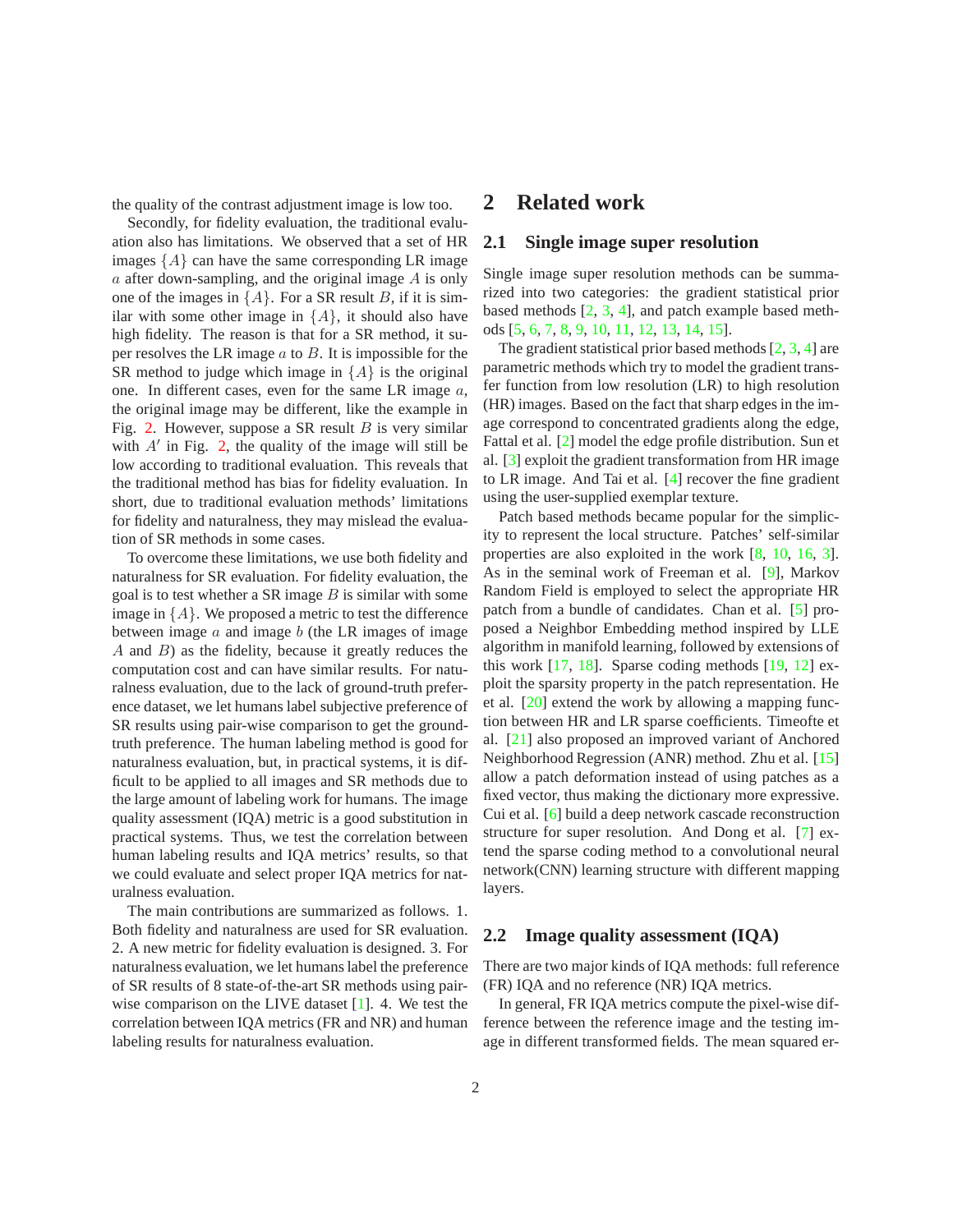<span id="page-2-2"></span>

<span id="page-2-0"></span>Figure 1: An example of inconsistency between traditional evaluation and naturalness. (a) The original image from the LIVE dataset [\[1\]](#page-9-0). (b) The spatially warped image from (a) with the motion vectors visualized in (c). According to traditional evaluation (with PSNR as the metric), the quality of (b) is very low (only 16.79 dB). But both images have almost the same human visual perception. This example shows that the traditional evaluation does not always agree with naturalness.



<span id="page-2-1"></span>Figure 2: An example showing traditional evaluation is not consistent with either fidelity or naturalness. (a) The low resolution image  $a$ . (b) The original high resolution image A from the LIVE dataset [\[1\]](#page-9-0). (c) The contrast adjustment result A′ from A. (d) The green box region of (b). (e) The green box region of (c). The blue boxes show the regions with more obvious difference between the two images. According to bilinear down-sampling, both A and A''s downsampling results are  $a$ . And due to contrast adjustment,  $A'$  has better human visual perception than  $A$  at many regions like the blue boxes regions. As we argued in Sec. [3.2,](#page-4-0) if a super resolution result is similar with  $A'$ , it should have high fidelity and naturalness values. However, according to traditional evaluation (with PSNR as the metric), A''s quality is very low (only 26.68 dB). This shows traditional evaluation is not always consistent with fidelity and naturalness.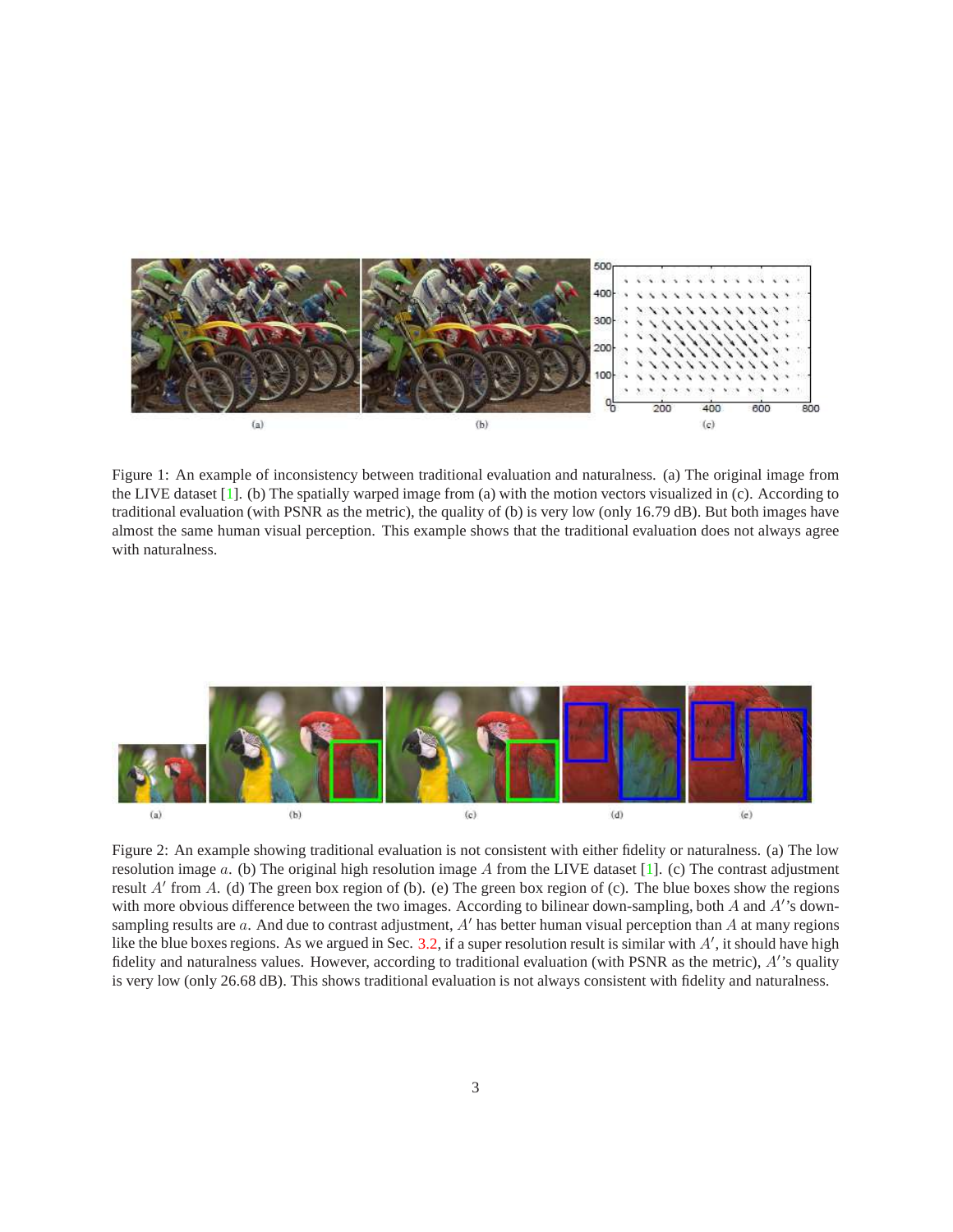<span id="page-3-0"></span>ror (MSE) directly computes two images' mean squared error. Peak signal-to-noise ratio (PSNR) computes two images' MSE in the logarithmic decibel scale. SSIM [\[22\]](#page-11-5) and UQI [\[23\]](#page-11-6) considers the difference in illumination, contrast, and structure between two images. FSIM [\[24\]](#page-11-7) considers images' difference in phase congruency and gradient magnitude. IFC [\[25\]](#page-11-8) considers the mutual information of two images in wavelet field. IFC is improved in VIF [\[26\]](#page-11-9).

For NR IQA metrics, some learning-based methods [\[27,](#page-11-10) [28,](#page-11-11) [29,](#page-11-12) [30,](#page-11-13) [31,](#page-11-14) [32,](#page-11-15) [33,](#page-11-16) [34,](#page-11-17) [35,](#page-11-18) [36,](#page-11-19) [37,](#page-11-20) [38,](#page-11-21) [39,](#page-11-22) [40,](#page-11-23) [41\]](#page-11-24) are proposed to simulate HVS to estimate the image quality. In training stage, they learn the relationship between image features and image quality scores using the training set (humans labeled images' quality scores). In the testing stage, they use the learned relationship to estimate the quality score of the test images. They proposed various features for training and testing, like curve-let based feature [\[30\]](#page-11-13), wavelet based feature [\[31\]](#page-11-14), DCT based feature [\[32\]](#page-11-15), and etc. The regression methods they use include support vector regression (SVR) [\[34\]](#page-11-17) [\[29\]](#page-11-12), neural network based regression [\[35\]](#page-11-18) [\[39\]](#page-11-22), KL distance [\[36\]](#page-11-19) and etc. This kind of methods can be used in our topic and we perform experiments for the NR IQA metrics like BRISQUE [\[34\]](#page-11-17), DIVINE [\[29\]](#page-11-12), BLIINDS2 [\[32\]](#page-11-15), CORNIA [\[40\]](#page-11-23) and LBIQ [\[31\]](#page-11-14).

For naturalness evaluation, we test the correlation between IQA metrics' results and labeling results of annotators, because in practical systems the IQA metric is a good substitution for the costly human labeling work.

## **2.3 Evaluation of single image super resolution methods**

Traditional super resolution (SR) evaluation methods usually compute the difference between the original image A and the SR image  $B$ , i.e. A and  $B$ 's fidelity, using FR IQA metrics, and use the fidelity results as the quality score of B. They assume that higher fidelity will have higher quality. The most complete work, to our knowledge, is Yang et. al.'s benchmark evaluation [\[42\]](#page-11-25). To test which metric is proper for SR evaluation, it performs FR IQA metrics and human subject studies, and computes the correlation between FR IQA metrics and human subject studies. The dataset for human subject studies contains 10 images.

Like all the other traditional evaluation methods, Yang et. al. [\[42\]](#page-11-25) actually evaluate fidelity and use it to judge naturalness. This strategy assumes that 1) the original image  $A$  has the highest quality, and 2) the quality of  $B$  is determined by its distance with A. As explained in Sec. [1,](#page-0-0) the traditional evaluation method is not always consistent with either naturalness or fidelity. Due to these limitations, in this paper, we proposed a new method by evaluating both fidelity and naturalness for SR images. And a new fidelity evaluation method is proposed due to traditional methods' bias for the original images.

# **3 Motivation of fidelity-naturalness evaluation**

We use both fidelity and naturalness for super resolution (SR) evaluation. In this section, we give more detailed reasons about why the framework is proposed.

## **3.1 Motivation of adding naturalness into evaluation besides fidelity**

As mentioned before, fidelity means the pixel by pixel difference between two images. Naturalness means the subjective preference of images from human visual system (HVS). Although fidelity is widely used in traditional SR evaluation methods, in our opinion, naturalness is also important for SR evaluation because the final consumers are always humans.

In addition, we show that the traditional evaluation method has no direct relationship with the naturalness evaluation by two examples in Fig. [1](#page-2-0) and [2.](#page-2-1) So SR evaluation should also take naturalness into consideration. In Fig. [1,](#page-2-0) we warp the original image as follows. The motion vector (MV) for pixel  $(x, y)$  is set as the minimum value between  $\frac{\min(x, width-x)}{width} \times 40$  and  $\frac{\min(y, height-y)}{height} \times 40$ . In other words, at center part, the MV will be large. While at the boundary part, the MV will be small. In Fig. [2,](#page-2-1) we enhance the contrast of the original image  $A$  to get image A′ . From the examples, we can see that in Fig. [1,](#page-2-0) both images have almost the same naturalness from HVS and in Fig. [2,](#page-2-1) the contrast adjustment image has even higher naturalness than the original image at many regions. However, according to traditional evaluation (with PSNR as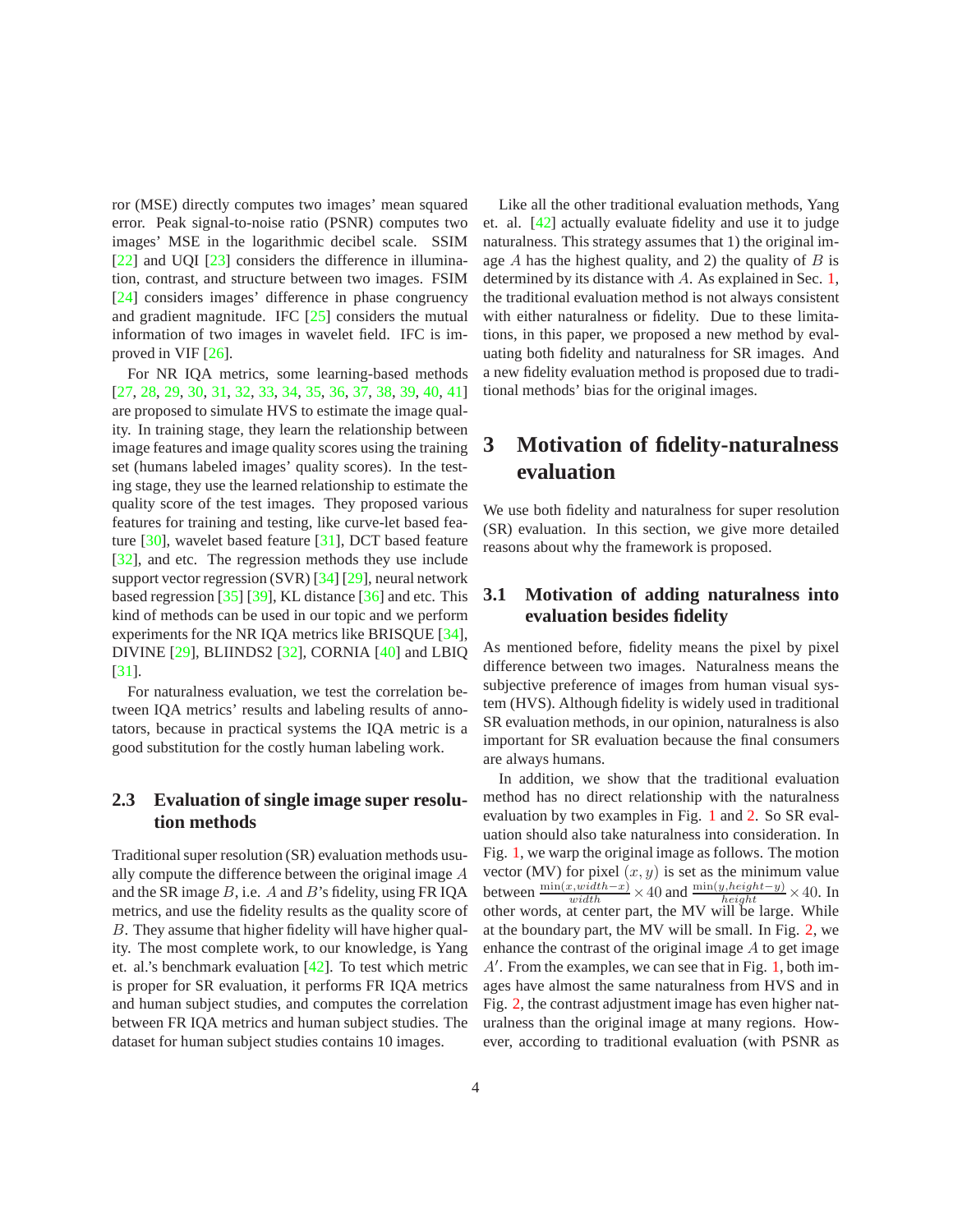<span id="page-4-2"></span>

<span id="page-4-1"></span>Figure 3: The pipeline of super-resolution. Different from the tradition pipeline, we argue that a low resolution image a has a set of corresponding high resolution images  ${A}$ , instead of only one high resolution image A.

the metric), the warped image and the contrast adjustment image have low quality score because they assume that quality relies on the difference with the original image. This motivates our solution that besides fidelity, naturalness should also be evaluated.

#### <span id="page-4-0"></span>**3.2 Motivation of new fidelity evaluation**

Traditional evaluation methods measure the difference between the original image A and super resolution (SR) result  $B$ . We argue that, as shown in Fig. [3,](#page-4-1) the low resolution (LR) image  $a$  has a set of corresponding high resolution (HR) images  $\{A\}$ . The observation is explained below. When we do down-sampling from the HR image A to the LR image a, we can represent it as

$$
a = DA,\tag{1}
$$

where a is an  $n \times 1$  vector, A is an  $N \times 1$  vector, and D is an  $n \times N$  vector which represents the down-sampling process. Because the rank of  $D$  is smaller than  $N$ , there exist a set of basis  $\{e_i\}$  so that  $De_i = 0$ . Thus, we can get

$$
a = D(A + \sum_{i} w_i e_i), \tag{2}
$$

where  $w_i$  is const, and the set of  $\{A + \sum_i w_i e_i\}$ , named  ${A}$ , have the same downsampling result a.

Different down-sampling methods have different matrix D in the equation. Thus, the basis  $\{e_i\}$  will be also different. The equation can represent many widely used down-sampling methods like nearest-neighbor, bilinear, bicubic and etc. In case that some down-sampling methods cannot be represented by the equation, however, it does not have an effect on our conclusion that a set of images  $\{A\}$  have the same down-sampling result a. The reason is that for the set of HR images, the number of images in the whole set is  $256<sup>N</sup>$ . For the set of LR images, the number of images in the whole set is  $256^n$ . Since each HR image has a corresponding LR image, for each LR image, the number of its corresponding HR images is  $256^{N-n}$  on average. The only difference is that for different down-sampling methods, the HR image set  $\{A\}$  will be different for the same LR image  $a$ .

We show an example in Fig. [2](#page-2-1) to better explain our observation. In Fig. [2,](#page-2-1) A is the original HR image (from LIVE dataset  $[1]$ ). The LR image a is obtained using bilinear downsampling by a factor of 2. Bilinear downsampling by a factor of 2 computes the mean value for every 4 neighboring pixels and uses it as the value of the corresponding pixel in the LR image. We proposed a simple method to change the contrast of A while not changing the down-sampling result a. We first compute the mean value of every 4-neighboring pixels and get the mean-value map  $A_m$ . Then we can compute the residue  $R = A - A_m$ , which contains the contrast information. Thus, we can get the contrast enhancement map  $E = A + cR$ . The result  $E$  has the same down-sampling result  $\alpha$  with Bilinear down-sampling but has higher contrast than A. In Fig. [2,](#page-2-1)  $A'$  is obtained with  $c = 4$ .

Because a SR method super resolves the LR image  $a$  to the SR image  $B$ . It is impossible for a SR method to judge which image in  ${A}$  is the original one. In different cases, even for the same LR image  $a$ , the original image may be different, like the example in Fig. [2.](#page-2-1) Thus, for a SR result B, if it is similar with any image in  $\{A\}$ , it should have high fidelity. However, if a SR image  $B$  is similar with  $A'$ in Fig. [2,](#page-2-1) because  $dis(A, B)$  is large, the quality of B will be low using the traditional evalution. This explains why traditional methods have bias for fidelity evaluation. So this motivates us to test  $dis({A}, B)$  instead of  $dis(A, B)$ for fidelity evaluation.

# **4 Fidelity evaluation**

Our goal of fidelity evaluation is to test the similarity between the super resolution  $(SR)$  result  $B$  and all images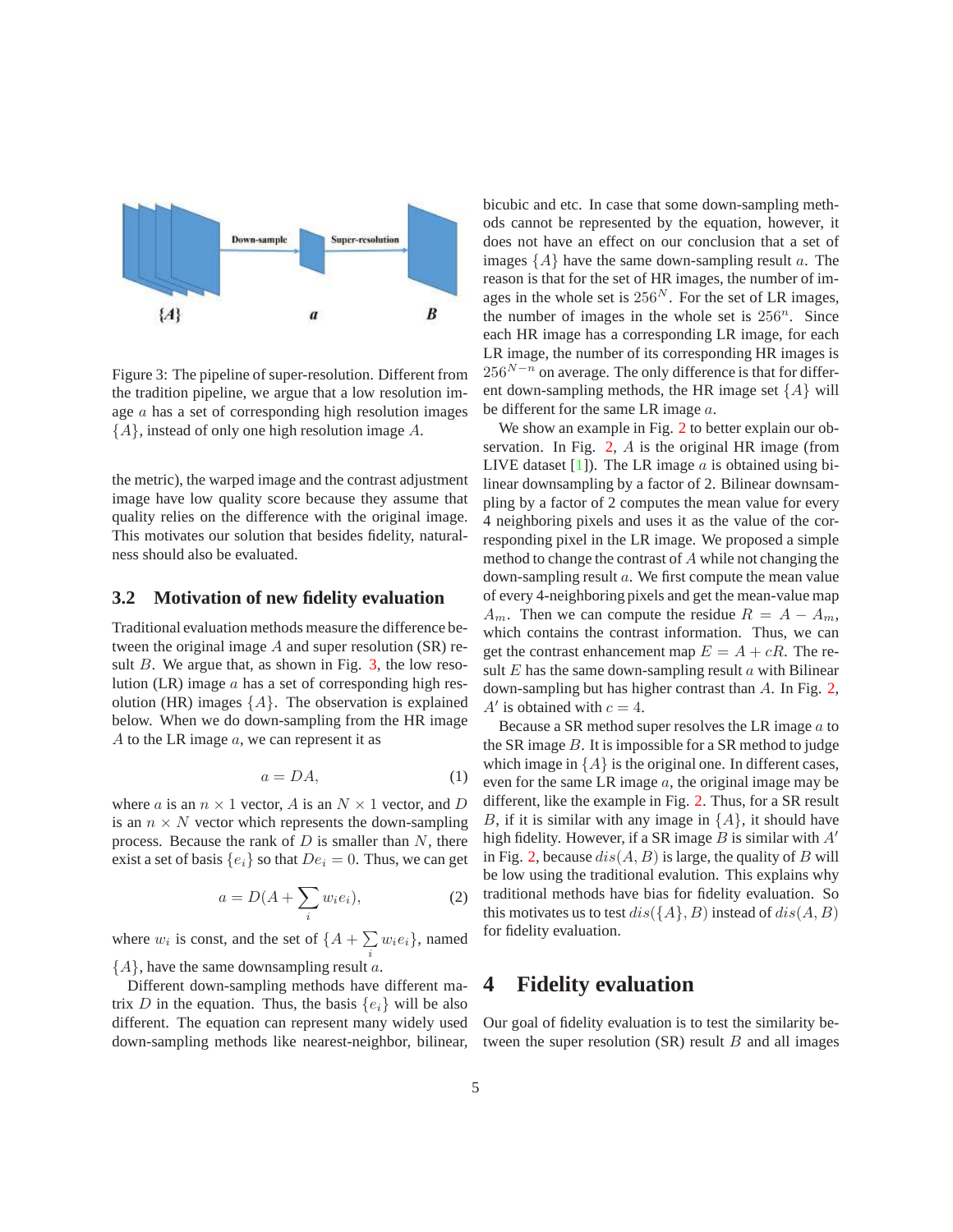<span id="page-5-1"></span>in  $\{A\}$ . If B is similar with any image in  $\{A\}$ , it should have high fidelity.

However, because  $\{A\}$  has infinite images, it is impossible to test B using each image in  $\{A\}$  for fidelity evaluation. We perform down-sampling for  $B$  to get  $b$  and use the distance between  $a$  and  $b$  (the low resolution (LR) images of A and B) as the fidelity value, i.e.  $dis(a, b)$ . The reason is that if B is similar with any image in  $\{A\}$ , a and b will be similar. In addition, if  $a$  and  $b$  is similar,  $B$ must be similar with one image in  $\{A\}$ . So  $dis(a, b)$  can reduce the computation a lot and get similar results.

A direct way for fidelity evaluation is to compute  $PSNR(a, b)$ . However, we found that different SR methods may assume different down-sampling methods from high resolution (HR) images to LR images. In addition, some SR methods may blur the HR images before down-sampling. Also, some methods may not process the boundary regions of the image due to the lack of neighboring pixels. And the SR images may have misalignment at one or two pixels, in comparison with the original images. In our opinion, for fidelity evaluation, we should prevent the difference of these factors from affecting the final fidelity value, because, for example the choice of downsampling method, no choice is a wrong one and our evaluation should allow SR methods to use any down-sampling method in their formulation. However, the direct way has to make a choice about the down-sampling method, the blur kernel, the boundary width without computation, and whether the misalignment should be considered. With any choice, the bias may be introduced into the fidelity result.

To avoid the bias, we proposed that for a SR image  $B$ , the fidelity value is

$$
Fd(B) = \max_{i,m,u} PSNR_c(a, f_{i,m,u}(b)),
$$
 (3)

where

$$
f_{i,m,u}(b) = trans(Ds_m(k_i * B), u), \tag{4}
$$

in the equations,  $PSNR_c$  is the PSNR value of two images at the center part, with the boundary not computed. The boundary width is set as 20 pixels in this paper.  $a$  is the original LR image. trans denotes the translation of the image according to the motion vector  $u$ . The range of the motion vector is from  $[-10, -10]$  to  $[10, 10]$  in this paper (441 motion vectors in total).  $Ds_m$  means the down-sampling process for the HR image according to the  $m<sup>th</sup>$  down-sampling method. In this paper, we include 6 widely used down-sampling methods in Matlab (bicubic, bilinear, nearest-neighbor, box, lanczos2, and lanczos3).  $k_i * B$  means the convolution operation for B with the  $i^{th}$ kernel  $k_i$ . In this paper, the kernel size is 3, and the range of the sigma is [0.1, 0.5, 0.9, 1.3, 1.7, 2.1] (sigma with 0.1 is equal to no blur for the image). As shown in the equations, from all the PSNR results with different translation, down-sampling and convolution, we select the maximum value as the SR image  $B$ 's fidelity value.

# <span id="page-5-0"></span>**5 Naturalness evaluation**

The goal of naturalness evaluation is to obtain the subjective preference of super resolution (SR) images from HVS. Due to the lack of ground-truth (GT) dataset of preference for SR results by human visual system (HVS), we provide a GT dataset.

First, we proposed to label the naturalness of SR results B directly. Second, we use image quality assessment  $(IQA)$  metrics to evaluate  $B$  and get each metric's result. Last, we compute the correlation between human labeling and IQA metrics' results so that we can test and select the proper IQA metrics for naturalness evaluation.

In image labeling with HVS, we use pair-wise comparison instead of difference mean opinion score (dmos) which is widely used in related work  $[42]$   $[1]$   $[43]$   $[44]$ . The reason is that in dmos, people give a score for an image one by one. At different time, people may have different evaluation standards. As a result, two similar images or even the same image may get different dmos scores at different time. This bias can be hardly avoided because people will get tired during labeling and the standard will change gradually. Thus, we propose to use paircomparison for labeling. At each labeling, the two images are shown together, and people only need to select which has better naturalness. This will decrease the bias a lot. In addition, when the two images are very similar, our software enables to show them one by one at the same position. This makes it easier for people to make the decision.

In labeling, we first get several annotators' results. For each image, we use the labeling results to vote the majority preference of humans. It is because for an image, different people may have different preference. Here, we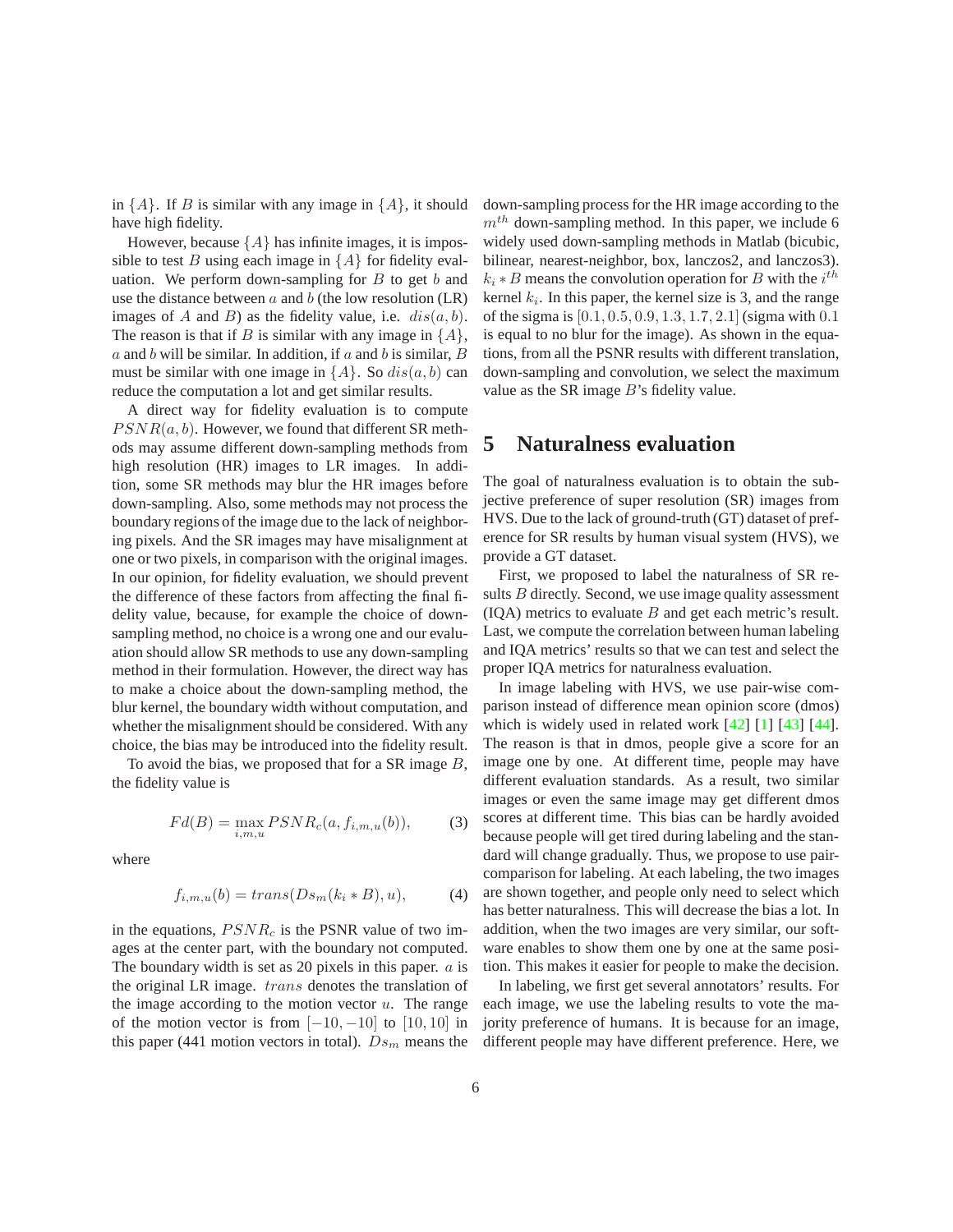<span id="page-6-0"></span>just use the majority as the GT preference of HVS. Thus, we get the first-step GT preference of HVS.

Detecting outlier annotator is important because several outlier annotators may disturb the GT results. In our work, we compute the correlation between the first-step GT preference and each annotator' preference. If the correlation is below 70%, we see it as outlier annotator and remove its labeling data. For the rest of the annotators, we again compute the second-step GT preference of HVS using the same method. This is our final GT preference of HVS.

IQA metrics are desired to simulate HVS for naturalness evaluation in practical applications, because human labeling is costly while IQA metrics can be easily used for evaluating a large amount of results of different SR methods. The estimated naturalness by IQA metrics should be consistent with the naturalness from HVS. To verify the correlation between IQA metrics' results and the subjective preference for pairs of SR results from HVS, we use IQA metrics to produce their preference for each pair. Since IQA metrics usually estimate a score for a given image, to get their preference between two SR images, for each pair, first, we compute the left and right images' quality scores according to the IQA metric. Second, according to the scores, we select the image with higher score as the preferred image of the metric.

# **6 Experimental results**

#### **6.1 Experimental settings**

**Dataset:** We perform our evaluation using the LIVE dataset [\[1\]](#page-9-0) with 29 images in total. To get low resolution (LR) images, we perform bicubic down-sampling for these images by a factor of 3. Then, we perform super resolution (SR) by a factor of 3 for these LR images with 8 different SR methods. The SR methods include bicubic, Dong et al.'s algorithm [\[7\]](#page-10-5), Freedman et al.'s algorithm [\[8\]](#page-10-6), Glasner et al.'s algorithm [\[10\]](#page-10-8), Huang et al.'s algorithm  $[45]$ , Yang et al.'s algorithm  $[12]$ , Zhu et al. 2014's algorithm [\[15\]](#page-10-13), and Zhu et al. 2015's algorithm [\[46\]](#page-12-1). For the extern example-based methods, including the methods in [\[7\]](#page-10-5), [\[45\]](#page-12-0), [\[12\]](#page-10-10), [\[15\]](#page-10-13) and [\[46\]](#page-12-1), the training data is the same as that of Dong et al.'s algorithm [\[7\]](#page-10-5). The SR methods are performed in the Y channel of the YCbCr color space, and all of the results of fidelity and traditional evaluation are obtained by only computing the Y channel's values of the images. The SR results contain 232 images in total. For each image in LIVE dataset, there are 8 SR results and we get 28 pairs of SR results from them. In total, there are 812 pairs of SR results in the dataset.

**Procedure of labeling:** We invite 23 volunteers to perform pairwise comparison for each pair of SR results. For each pair, the annotators will choose their preference. To help them see the details, our software can show the two images of a pair one by one at the same place. They can view each pair back and forth. The order of pairs and the image order within each pair are random and unknown to annotators so as to avoid bias. The labeling is conducted in the same environment (monitor and room). The outlier annotator detection method is described in Sec. [5.](#page-5-0)

**Image quality assessment (IQA) metrics:** The IQA metrics include (full reference) FR and (no reference) NR IQA metrics. FR metrics include PSNR, SSIM [\[22\]](#page-11-5), VIFP [\[26\]](#page-11-9), UQI [\[23\]](#page-11-6), and IFC [\[25\]](#page-11-8). NR metrics include BRISQUE [\[34\]](#page-11-17), DIVINE [\[29\]](#page-11-12), BLIINDS2 [\[32\]](#page-11-15), CORNIA [\[40\]](#page-11-23) and LBIQ [\[31\]](#page-11-14). To get FR IQA metrics' results, for each SR image, we use the corresponding original image as the reference image.

#### **6.2 Results**

The fidelity results, number of preference from HVS (human visual system), i.e. naturalness results, and traditional evaluation results of SR methods' results are shown in Table [1.](#page-7-0)

As shown, in fidelity results, except for Freedman et al.'s algorithm [\[8\]](#page-10-6), all the other SR methods' results get high fidelity values. Huang et al.'s algorithm [\[45\]](#page-12-0) even gets 70.17 dB. Although their fidelity values demonstrate that their SR images' down-sampling versions are not exactly the same as the original LR image  $a$ , their fidelity is high enough and has little difference with the LR image from HVS. Freedman et al.'s algorithm is low in fidelity because it enhances the images a lot. As a result, the results are quite different from the original images.

In naturalness results, the methods in  $[10]$ ,  $[45]$ ,  $[46]$ get the most preference, followed by the methods in [\[7\]](#page-10-5) and [\[8\]](#page-10-6). Then come the algorithms in  $[12]$  and  $[15]$ . Bicubic gets almost no preference. Bicubic's results are not welcome because little repairment for the high-frequency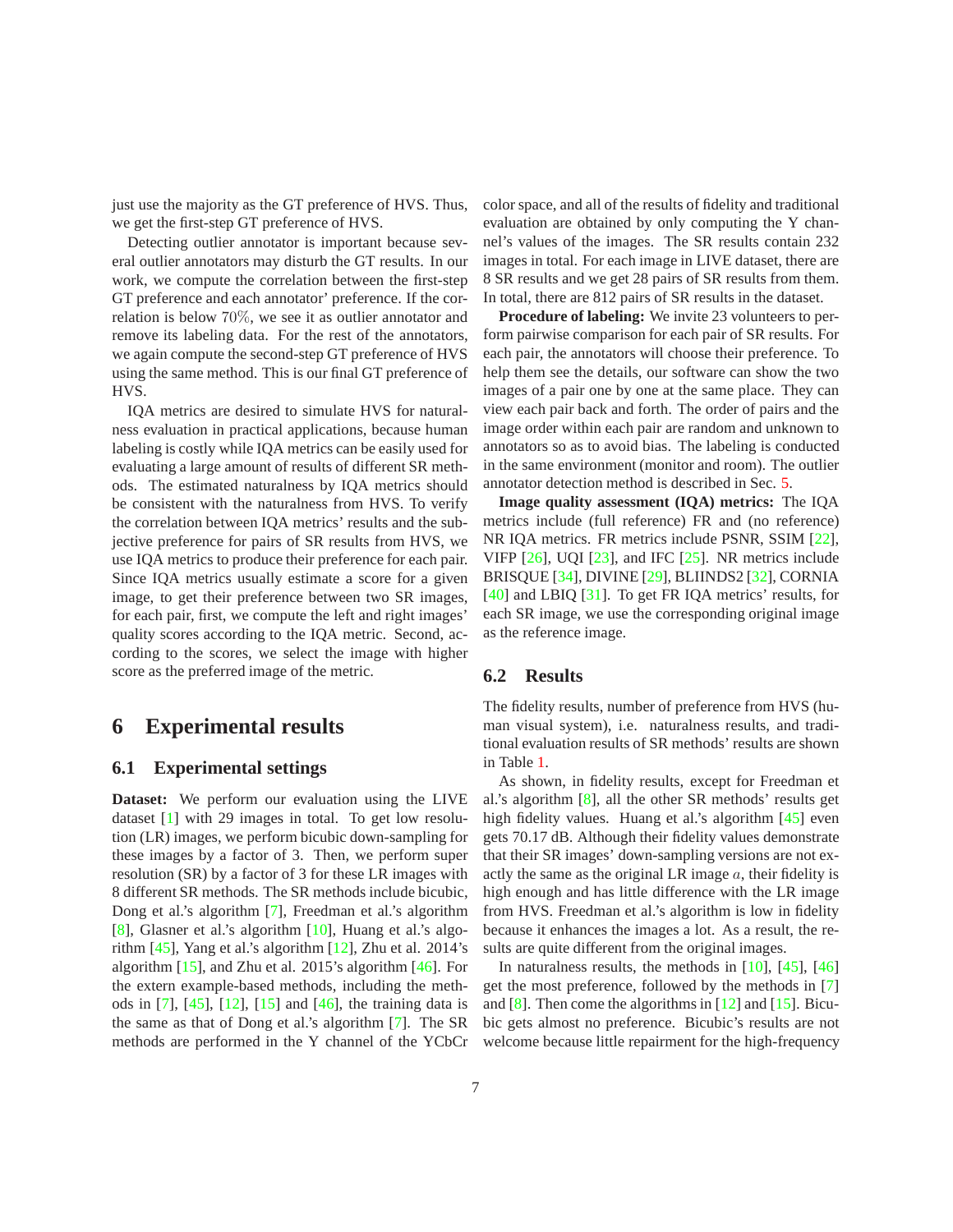<span id="page-7-1"></span>

| Super resolution method | Fidelity (dB) | Number of preference from HVS | Traditional evaluation (dB) |
|-------------------------|---------------|-------------------------------|-----------------------------|
| bicubic                 | 48.82         |                               | 25.83                       |
| Dong et al. $[7]$       | 45.76         | 113                           | 26.22                       |
| Freedman et al. [8]     | 35.56         | 106                           | 24.93                       |
| Glasner et al. $[10]$   | 46.64         | 175                           | 26.31                       |
| Huang et al. [45]       | 70.17         | 157                           | 26.48                       |
| Yang et al. [12]        | 48.95         | 74                            | 26.17                       |
| Zhu et al. 2014 [15]    | 48.62         | 48                            | 26.15                       |
| Zhu et al. 2015 [46]    | 45.79         | 138                           | 26.32                       |

<span id="page-7-0"></span>Table 1: The fidelity results, number of preference from human visual system (HVS), i.e. naturalness results, and traditional evaluation results (with PSNR as the metric) of the 8 super resolution methods' results on LIVE dataset [\[1\]](#page-9-0). The results show that fidelity and naturalness (preference of HVS) is not consistent (like the inconsistency between Freedman et al.'s algorithm and bicubic). And traditional evaluation results are not consistent with either fidelity (like the inconsistency between Glasner et al.'s algorithm and Yang et al.'s algorithm) or naturalness (like the inconsistency between Freedman et al.'s algorithm and Zhu et al. 2014's algorithm).

components of the images is done. The results of [\[10\]](#page-10-8) , [\[45\]](#page-12-0), and [\[46\]](#page-12-1) are very welcome because their edges are more sharp and the contents are more clear than the others.

We can note the results of SR methods are not consistent in fidelity and naturalness, revealing that there is no direct relationship between fidelity and naturalness, and the performance of SR methods in fidelity and naturalness should be tested separately. For example, we can note Freedman et al.'s algorithm. Although its fidelity value is the lowest one among the 8 SR methods, it performs well in human visual perception's labeling and is higher than bicubic, Yang et al.'s algorithm [\[12\]](#page-10-10) and Zhu et al. 2014's algorithm [\[15\]](#page-10-13), because it can produce more clear edges and content than the other methods for some images, like Fig. [7.](#page-9-1)

In addition, we can find that traditional evaluation results have no direct relationship with either fidelity or preference of HVS (naturalness). For example, Glasner et al.'s algorithm [\[10\]](#page-10-8) is lower than Yang et al.'s algorithm [\[12\]](#page-10-10) and Zhu et al. 2014's algorithm [\[15\]](#page-10-13) in our fidelity results. But in traditional evaluation results, Glasner et al.'s algorithm is higher than Yang et al.'s algorithm and Zhu et al. 2014's algorithm. It is because traditional fidelity computes the difference between the original image  $A$  and the SR result  $B$ , but our fidelity computes the difference between the LR images  $a$  and  $b$  of  $A$  and  $B$ . Also, Freedman et al.'s algorithm [\[8\]](#page-10-6) is higher than Zhu et al. 2014's algorithm [\[15\]](#page-10-13) in naturalness evaluation. But in traditional evaluation results, Freedman et al.'s algorithm is lower than Zhu et al. 2014's algorithm. The reason of inconsistency between the traditional evaluation method and naturalness is that the difference between A and B has no direct relationship with the naturalness of B.

For naturalness evaluation, IQA metrics can be a good substitution because human labeling is costly in practical applications. In Fig. [4,](#page-8-0) we show the correlation between preference results of IQA metrics and HVS. In total, on the whole dataset, FR and NR metrics have similar performance. Because NR metrics do not have to use original images for evaluation, they may be more welcome in practical applications. One reason that FR and NR metrics get similar performance is that most of the SR methods in our experiments have good fidelity. Thus, although FR metrics cannot work well when the fidelity is low, it does not affect FR metrics' results a lot on our dataset.

To explain it, we select out the pairs which contain the results of Freedman et al.'s algorithm [\[8\]](#page-10-6), including 203 pairs in total. We then compute the correlation on this subset. The results are shown in Fig. [5.](#page-8-1) As shown in the figure, the performance of NR metrics has no big changes, but FR metrics' performance becomes much lower. The reason is that Freedman et al.'s algorithm is low in fidelity, so FR metrics prefer not to selecting the results of Freedman et al.'s algorithm as the better one. However, from HVS, Freedman et al.'s results are welcome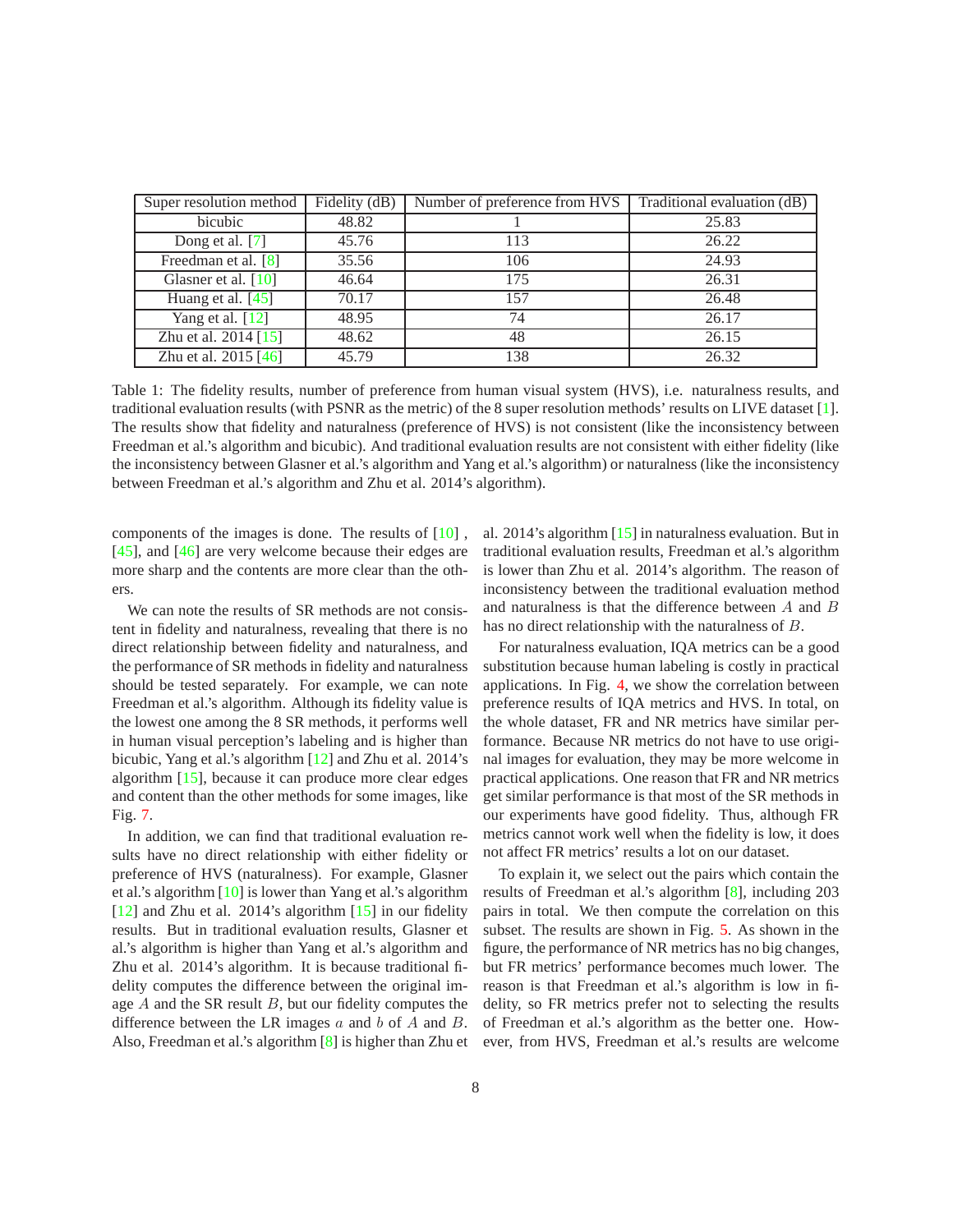<span id="page-8-3"></span>

<span id="page-8-0"></span>Figure 4: The correlation between preference results of image quality assessment (IQA) metrics and human visual system (HVS). (a) The correlation of full reference (FR) metrics and HVS. (b) The correlation of no reference (NR) metrics and HVS. In FR metrics, SSIM [\[22\]](#page-11-5) and VIFP [\[26\]](#page-11-9) are the best ones. In NR metrics, BRISQUE [\[34\]](#page-11-17) and DIIVINE [\[29\]](#page-11-12) are the best ones. On the whole dataset, the best FR metric and the best NR metric have similar performances.

for many pairs. This example shows that FR IQA metric is not proper for naturalness evaluation, especially when the practical systems are very complicated that during SR, there may be some other enhancement modules. To sum up, in our opinion, NR IQA metrics are more robust for naturalness evaluation.

#### **6.3 More examples**

In Fig. [6,](#page-8-2) we show an example of the inconsistency between fidelity and naturalness. Among the total of 812 pairs in our labeling dataset, 447 pairs are not consistent between fidelity and naturalness. As shown, the left image (the result of Yang et al.'s algorithm [\[12\]](#page-10-10)) has higher fidelity than the right image (the result of Zhu et al. 2015's algorithm  $[46]$ ) (51.09 dB vs. 46.94 dB). However, from HVS labeling, the right image has higher preference. It is because fidelity and HVS focus on different aspects of the SR images. HVS always focuses on whether the edges are sharp, and the contents are clear. However, fidelity focuses on the pixel-wise difference between the original and SR images.

In Fig. [7,](#page-9-1) we show an example of the inconsistency between traditional evaluation (with PSNR as IQA metric) and naturalness. Among the labeling dataset, 277 pairs are not consistent between traditional evaluation and nat-



<span id="page-8-1"></span>Figure 5: The correlation between preference of IQA metrics and HVS on Freedman et al.'s results [\[8\]](#page-10-6). (a) The correlation of FR metrics and HVS. (b) The correlation of NR metrics and HVS. NR metrics' performances have no big changes comparing with the performances on the whole dataset. But FR metrics' performances have big decrease comparing with the performances on the whole dataset, due to low fidelity of the results of Freedman et al.'s algorithm. This shows NR metrics are more robust than FR metrics for naturalness evaluation.





<span id="page-8-2"></span>Figure 6: An example showing the inconsistency between fidelity and naturalness. (a) A SR result of Yang et al.'s algorithm [\[12\]](#page-10-10). (b) A SR result of Zhu et al. 2015's algorithm  $[46]$ . (c) The green box region of (a). (d) The green box region of (b). The blue boxes show the regions with more obvious difference between the two images. The result of Yang et al.'s algorithm (a) has higher fidelity than the result of Zhu et al. 2015's algorithm (b) (51.09 dB vs. 46.94 dB). However, from human visual system, the result of Zhu et al. 2015's algorithm has higher preference.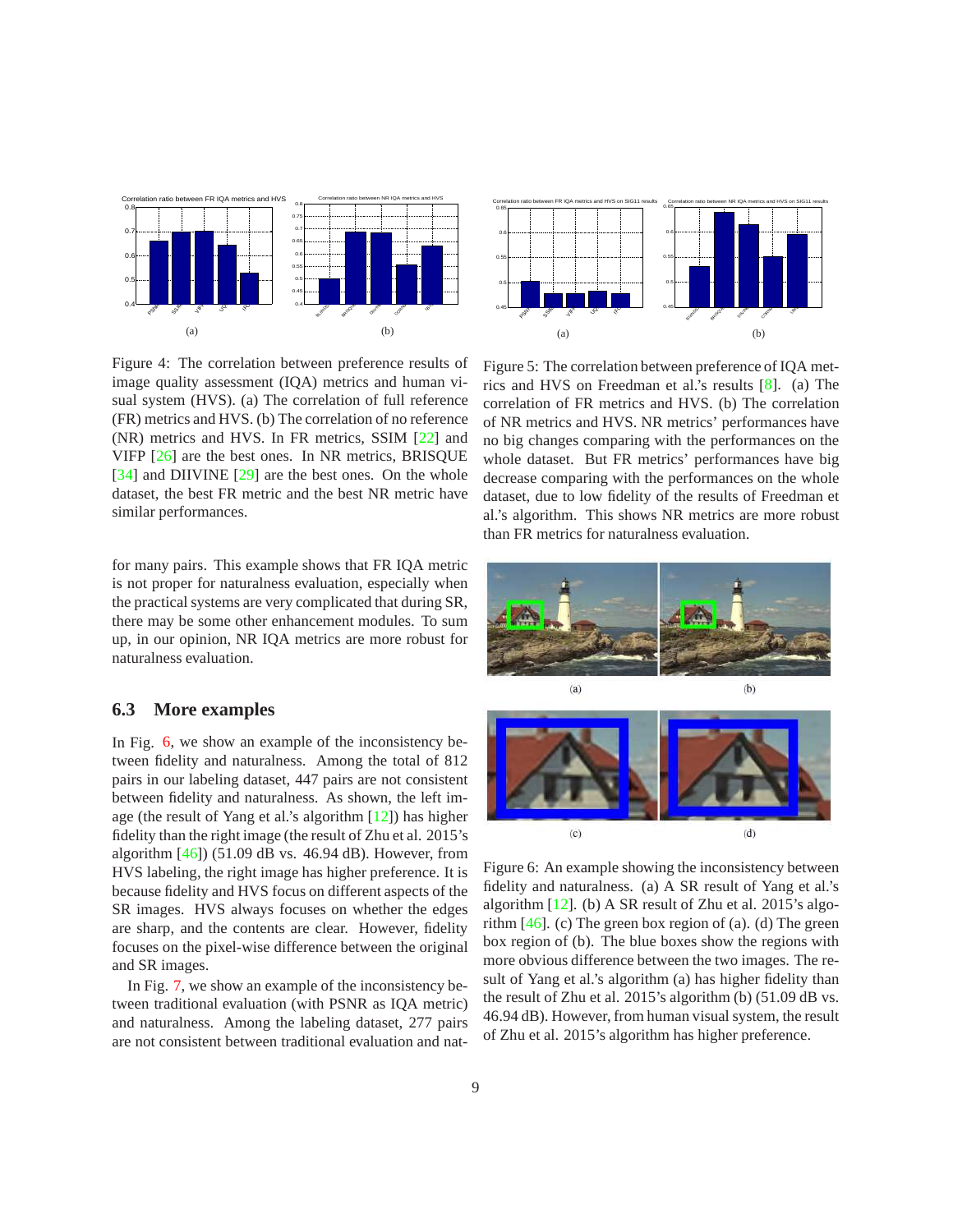<span id="page-9-2"></span>

Figure 7: An example showing the inconsistency between traditional evaluation (with PSNR as IQA metric) and naturalness. (a) A SR result of Bicubic. (b) A SR result of Freedman et al.'s algorithm [\[8\]](#page-10-6). (c) The green box region of (a). (d) The green box region of (b). The blue boxes show the regions with more obvious difference between the two images. The Bicubic's result has a higher value than the result of Freedman et al.'s algorithm according to the traditional evaluation (31.84 dB vs. 31.17 dB). However, from human visual system, the result of Freedman et al.'s algorithm has higher preference.

uralness. As shown, the left image (Bicubic's result) has a higher value than the right image (the result of Freedman et al.'s algorithm [\[8\]](#page-10-6)) according to traditional evaluation (31.84 dB vs. 31.17 dB). However, from HVS labeling, the right image has higher preference because it has more clear edges. The reason of the inconsistency is that traditional evaluation computes the difference between the original and SR images. But naturalness is determined by subjective preference of HVS.

In Fig. [8,](#page-10-15) we show an example of the inconsistency between fidelity and traditional evaluation (with PSNR as IQA metric). Among the labeling dataset, 337 pairs are not consistent between fidelity and traditional evaluation. The reason is that our fidelity computes the difference between the LR images  $a$  and  $b$ , while traditional fidelity computes the difference between the HR images A and  $B$  which will have bias for the original image  $A$ . Because a's corresponding HR image set  $\{A\}$  have infinite number of images which may be quite different from each other, the difference between  $B$  and  $A$  has no direct relationship between the difference between b and a.

# **7 Conclusions**

<span id="page-9-1"></span>In this paper, a new super resolution evaluation method is proposed, which uses both fidelity and naturalness evaluation. In fidelity evaluation, a new metric is proposed due to the bias of traditional evaluation methods. In naturalness, we let humans label preference of super resolution results using pair-wise comparison and obtain a groundtruth dataset of the preference of human visual system. The results show that the traditional evaluation method has bias for both fidelity and naturalness evaluation. In addition, the correlation of human labeling's results and image quality assessment metrics' results are tested, revealing that no reference image quality assessment metrics are more robust than full reference image quality assessment metrics for naturalness evaluation.

# <span id="page-9-0"></span>**References**

[1] H. R. Sheikh, M. F. Sabir, and A. C. Bovik, "A statistical evaluation of recent full reference image quality assessment algorithms," *TIP*, vol. 15, no. 11, pp. 3441–3452, 2006. [2,](#page-1-0) [3,](#page-2-2) [5,](#page-4-2) [6,](#page-5-1) [7,](#page-6-0) [8](#page-7-1)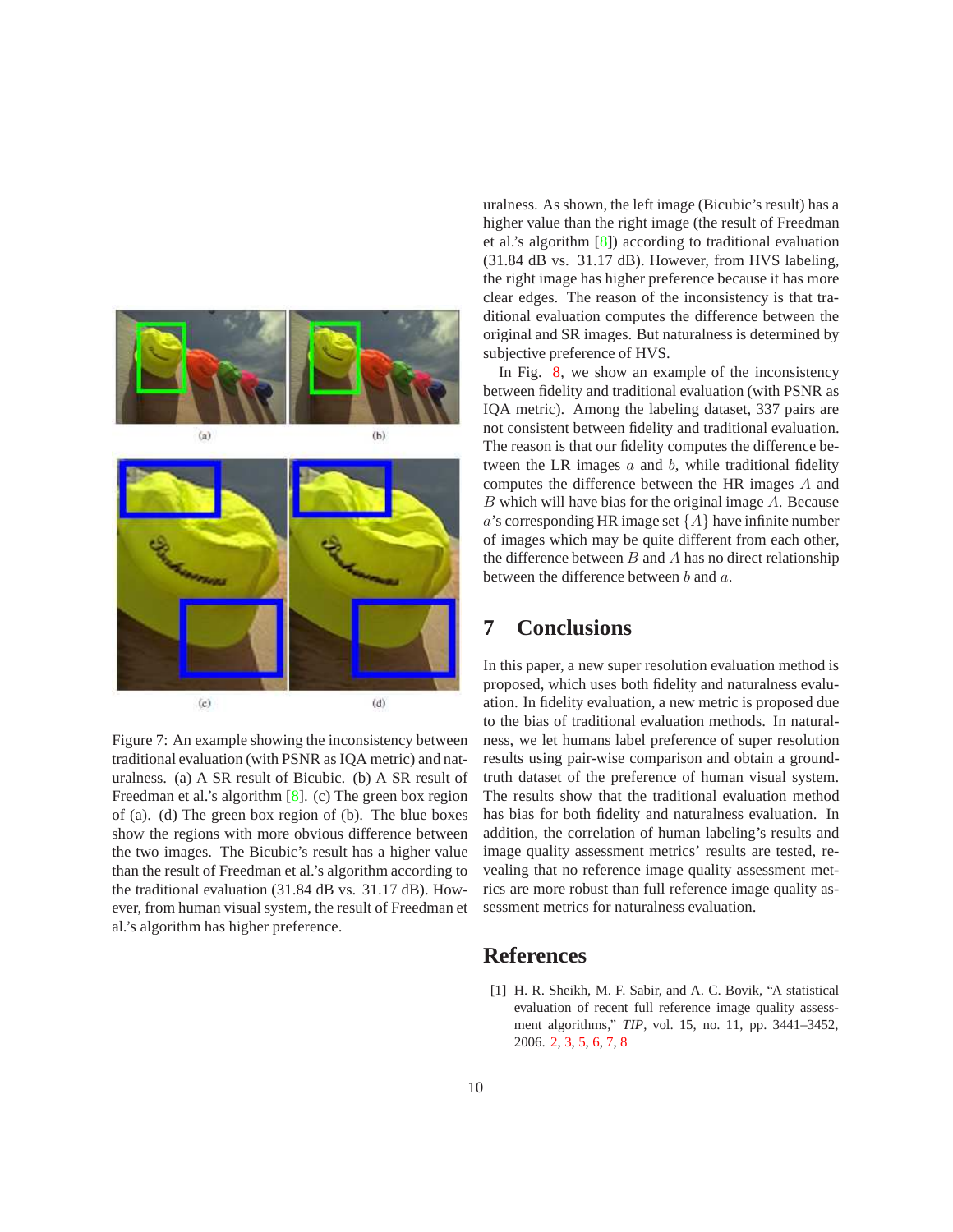<span id="page-10-16"></span>

 $(a)$ 

 $(b)$ 



<span id="page-10-15"></span>

Figure 8: An example showing the inconsistency between traditional evaluation (with PSNR as IQA metric) and fidelity.(a) A SR result of Dong et al.'s algorithm [\[7\]](#page-10-5). (b) A SR result of Glasner et al.'s algorithm [\[10\]](#page-10-8). (c) The green box region of (a). (d) The green box region of (b). The blue boxes show the regions with more obvious difference between the two images. Dong et al.'s result has lower fidelity than Glasner et al.'s result (45.75 dB vs. 46.34 dB). However, from traditional evaluation, Dong et al.'s result has a higher value than Glasner et al.'s result (24.80 dB vs. 24.78 dB).

- <span id="page-10-0"></span>[2] R. Fattal, "Image upsampling via imposed edge statistics," *SIGGRAPH*, 2007. [2](#page-1-0)
- <span id="page-10-1"></span>[3] J. Sun, J. Sun, Z. Xu, and H. Y. Shum, "Gradient profile prior and its applications in image super-resolution and enhancement," *TIP*, vol. 20, no. 6, pp. 1529–1542, 2011. [2](#page-1-0)
- <span id="page-10-2"></span>[4] Y. W. Tai, S. Liu, M. S. Brown, and S. Lin, "Super resolution using edge prior and single image detail synthesis," *CVPR*, pp. 2400–2407, 2010. [2](#page-1-0)
- <span id="page-10-3"></span>[5] T. M. Chan, J. Zhang, J. Pu, and H.Huang, "Neighbor embedding based super-resolution algorithm through edge detection and feature selection," *PR Letters*, vol. 30, no. 5, pp. 494–502, 2009. [2](#page-1-0)
- <span id="page-10-4"></span>[6] Z. Cui, H. Chang, S. Shan, B. Zhong, and X. Chen, "Deep network cascade for image super-resolution," *ECCV*, 2014. [2](#page-1-0)
- <span id="page-10-5"></span>[7] C. Dong, C. C. Loy, K. He, and X. Tang, "Learning a deep convolutional network for image super-resolution," *ECCV*, 2014. [2,](#page-1-0) [7,](#page-6-0) [8,](#page-7-1) [11](#page-10-16)
- <span id="page-10-6"></span>[8] G. Freedman and R. Fattal, "Image and video upscaling from local self-examples," *ACM Trans. Graph.*, vol. 30, no. 2, pp. 1–11, 2011. [2,](#page-1-0) [7,](#page-6-0) [8,](#page-7-1) [9,](#page-8-3) [10](#page-9-2)
- <span id="page-10-7"></span>[9] W. Freeman, T. Jones, and E. Pasztor, "Example-based superresolution," *Computer Graphics and Applications*, vol. 22, no. 2, 2002. [2](#page-1-0)
- <span id="page-10-8"></span>[10] D. Glasner, S. Bagon, and M. Irani, "Super-resolution from a single image," *ICCV*, pp. 349–356, 2009. [2,](#page-1-0) [7,](#page-6-0) [8,](#page-7-1) [11](#page-10-16)
- <span id="page-10-9"></span>[11] K. I. Kim and Y. Kwon, "Single-image super-resolution using sparse regression and natural image prior," *IEEE TPAMI*, vol. 32, no. 6, pp. 1127–1133, 2010. [2](#page-1-0)
- <span id="page-10-10"></span>[12] J. Yang, J. Wright, T. Huang, and Y. Ma, "Image superresolution via sparse representation," *IEEE TIP*, vol. 19, no. 11, pp. 2861–2873, 2010. [2,](#page-1-0) [7,](#page-6-0) [8,](#page-7-1) [9](#page-8-3)
- <span id="page-10-11"></span>[13] J. Yang, Z. Lin, and S. Cohen, "Fast image superresolution based on in-place example regression," *CVPR*, pp. 1059–1066, 2013. [2](#page-1-0)
- <span id="page-10-12"></span>[14] H. Zhang, J. Yang, Y. Zhang, and T. Huang, "Non-local kernel regression for image and video restoration," *ECCV*, pp. 566–579, 2010. [2](#page-1-0)
- <span id="page-10-13"></span>[15] Y. Zhu, Y. Zhang, and A. L. Yuille, "Single image superresolution using deformable patches," *CVPR*, pp. 2917– 2924, 2014. [2,](#page-1-0) [7,](#page-6-0) [8](#page-7-1)
- <span id="page-10-14"></span>[16] J. Hu and Y. Luo, "Single-image superresolution based on local regression and nonlocal self-similarity," *Journal of Electronic Imaging*, vol. 23, no. 3, 2014. [2](#page-1-0)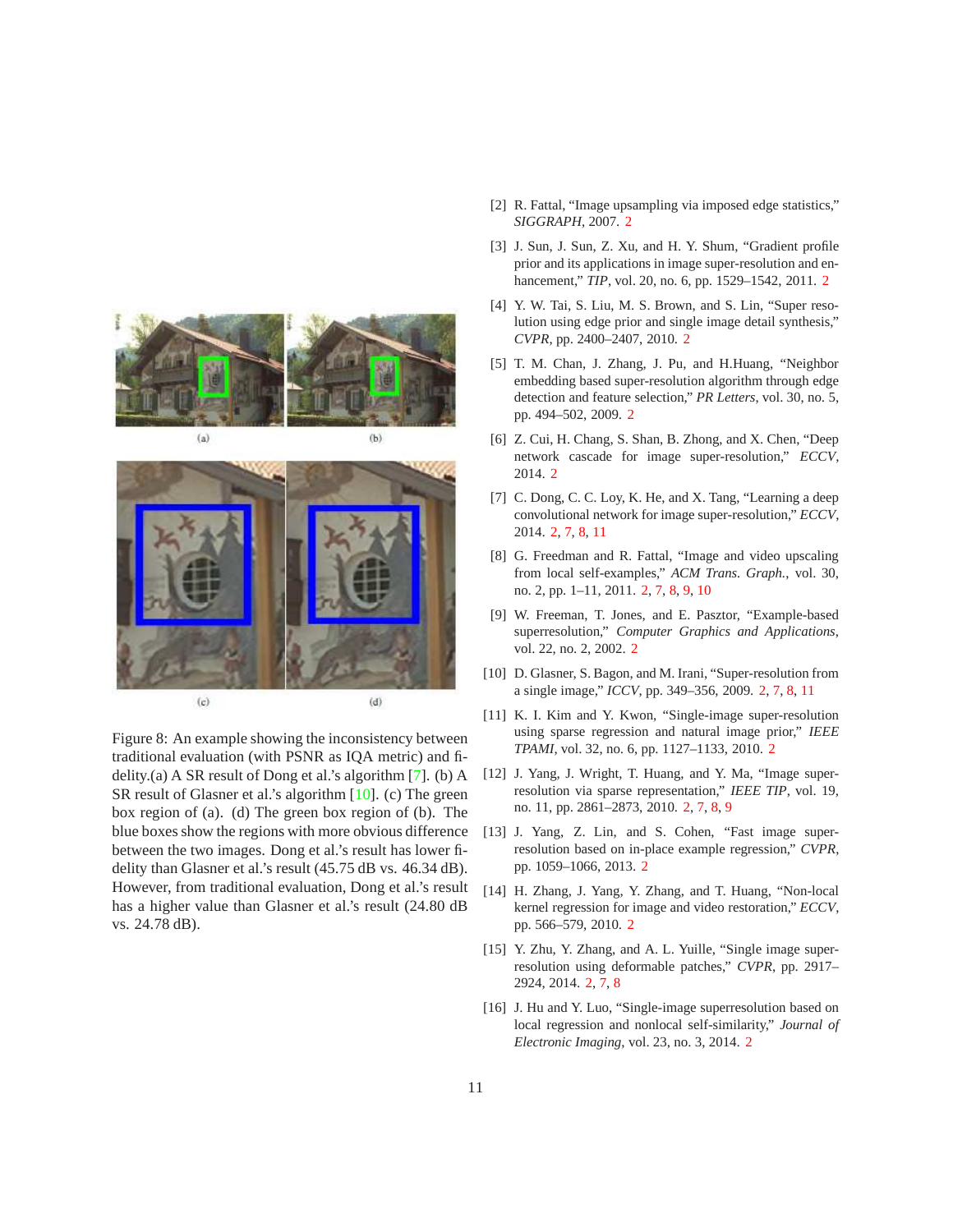- <span id="page-11-0"></span>[17] X. Gao, K. Zhang, D. Tao, and X. Li, "Image superresolution with sparse neighbor embedding," *IEEE TIP*, vol. 21, no. 7, pp. 3194–3205, 2012. [2](#page-1-0)
- <span id="page-11-1"></span>[18] K. Zhang, X. Gao, X. Li, and D. Tao, "Partially supervised neighbor embedding for example-based image superresolution," *IEEE Journal of Selected Topics in Signal Processing*, vol. 5, no. 2, pp. 230–239, 2011. [2](#page-1-0)
- <span id="page-11-2"></span>[19] J. Yang, J. Wright, T. Huang, and Y. Ma, "Image superresolution as sparse representation of raw image patches," *CVPR*, pp. 1–8, 2008. [2](#page-1-0)
- <span id="page-11-3"></span>[20] L. He, H. Qi, and R. Zaretzki, "Beta process joint dictionary learning for coupled feature spaces with application to single image super-resolution," *CVPR*, pp. 345–352, 2013. [2](#page-1-0)
- <span id="page-11-4"></span>[21] R. Timofte, V. De, and L. V. Gool, "Anchored neighborhood regression for fast example-based super-resolution," *ICCV*, pp. 1920–1927, 2013. [2](#page-1-0)
- <span id="page-11-5"></span>[22] Z. Wang, A. C. Bovik, H. R. Sheikh, and E. P. Simoncelli, "Image quality assessment: from error visibility to structural similarity," *TIP*, vol. 13, no. 4, pp. 600–612, 2004. [4,](#page-3-0) [7,](#page-6-0) [9](#page-8-3)
- <span id="page-11-6"></span>[23] Z. Wang and A. C. Bovik, "A universal image quality index," *SPL*, vol. 9, pp. 81–84, 2002. [4,](#page-3-0) [7](#page-6-0)
- <span id="page-11-7"></span>[24] L. Zhang, L. Zhang, X. Mou, and D. Zhang, "Fsim: a feature similarity index for image quality assessment," *TIP*, vol. 20, no. 8, pp. 2378–2386, 2011. [4](#page-3-0)
- <span id="page-11-8"></span>[25] H. R. Sheikh, A. C. Bovik, and G. D. Veciana, "An information fidelity criterion for image quality assessment using natural scene statistics," *TIP*, vol. 14, no. 12, pp. 2117– 2128, 2005. [4,](#page-3-0) [7](#page-6-0)
- <span id="page-11-9"></span>[26] H. R. Sheikh and A. C. Bovik, "Image information and visual quality," *TIP*, vol. 15, no. 2, pp. 430–444, 2006. [4,](#page-3-0) [7,](#page-6-0) [9](#page-8-3)
- <span id="page-11-10"></span>[27] H. R. Sheikh, A. C. Bovik, and L. Cormack, "Noreference quality assessment using natural scene statistics: Jpeg2000," *TIP*, vol. 14, no. 11, pp. 1918–1927, 2005. [4](#page-3-0)
- <span id="page-11-11"></span>[28] A. K. Moorthy and A. C. Bovik, "A two-step framework for constructing blind image quality indices," *SPL*, vol. 17, no. 5, pp. 513–516, 2010. [4](#page-3-0)
- <span id="page-11-12"></span>[29] ——, "Blind image quality assessment: From natural scene statistics to perceptual quality," *TIP*, vol. 20, no. 12, pp. 3350–3364, 2011. [4,](#page-3-0) [7,](#page-6-0) [9](#page-8-3)
- <span id="page-11-13"></span>[30] J. Shen, Q. Li, and G. Erlebacher, "Hybrid noreference natural image quality assessment of noisy, blurry, jpeg2000, and jpeg images," *TIP*, vol. 20, no. 8, pp. 2089–2098, 2011. [4](#page-3-0)
- <span id="page-11-14"></span>[31] H. Tang, N. Joshi, and A. Kapoor, "Learning a blind measure of perceptual image quality," *CVPR*, pp. 305–312, 2011. [4,](#page-3-0) [7](#page-6-0)
- <span id="page-11-15"></span>[32] M. A. Saad, A. C. Bovik, and C. Charrier, "Blind image quality assessment: A natural scene statistics approach in the dct domain," *TIP*, vol. 21, no. 8, pp. 3339–3352, 2012. [4,](#page-3-0) [7](#page-6-0)
- <span id="page-11-16"></span>[33] P. Ye and D. Doermann, "No-reference image quality assessment using visual codebooks," *TIP*, vol. 21, no. 7, pp. 3129–3138, 2012. [4](#page-3-0)
- <span id="page-11-17"></span>[34] A. Mittal, A. K. Moorthy, and A. C. Bovik, "No-reference image quality assessment in the spatial domain," *TIP*, vol. 21, no. 12, pp. 4695–4708, 2012. [4,](#page-3-0) [7,](#page-6-0) [9](#page-8-3)
- <span id="page-11-18"></span>[35] C. Li, A. C. Bovik, and X. Wu, "Blind image quality assessment using a general regression neural network," *TNN*, vol. 22, no. 5, pp. 793–799, 2011. [4](#page-3-0)
- <span id="page-11-19"></span>[36] A. Mittal, R. Soundararajan, G. S. Muralidhar, A. C. Bovik, and J. Ghosh, "Blind image quality assessment without training on human opinion scores," *SPIE Electronic Imaging*, 2013. [4](#page-3-0)
- <span id="page-11-20"></span>[37] W. Xue, X. Mou, L. Zhang, A. C. Bovik, and X. Feng, "Blind image quality assessment using joint statistics of gradient magnitude and laplacian features," *TIP*, vol. 23, no. 11, pp. 4850–4862, 2014. [4](#page-3-0)
- <span id="page-11-21"></span>[38] H. Tang, N. Joshi, and A. Kapoor, "Blind image quality assessment using semi-supervised rectifier networks," *CVPR*, pp. 2877–2884, 2014. [4](#page-3-0)
- <span id="page-11-22"></span>[39] L. Kang, P. Ye, Y. Li, and D. Doermann, "Convolutional neural networks for no-reference image quality assessment," *CVPR*, pp. 1733–1740, 2014. [4](#page-3-0)
- <span id="page-11-23"></span>[40] P. Ye, J. Kumar, L. Kang, and D. Doermann, "Unsupervised feature learning framework for no-reference image quality assessment," *CVPR*, pp. 1098–1105, 2012. [4,](#page-3-0) [7](#page-6-0)
- <span id="page-11-24"></span>[41] ——, "Real-time no-reference image quality assessment based on filter learning," *CVPR*, pp. 987–994, 2013. [4](#page-3-0)
- <span id="page-11-25"></span>[42] C. Y. Yang, C. Ma, and M. H. Yang, "Single-image superresolution: A benchmark," *ECCV*, pp. 372–386, 2014. [4,](#page-3-0) [6](#page-5-1)
- <span id="page-11-26"></span>[43] N. Ponomarenko, V. Lukin, A. Zelensky, K. Carli, and F. Battisti, "Tid2008-a database for evaluation of fullreference visual quality assessment metrics," *Advances of Modern Radioelectronics*, pp. 30–45, 2009. [6](#page-5-1)
- <span id="page-11-27"></span>[44] N. Ponomarenko, O. Ieremeiev, and e. a. V. Lukin, "Color image database tid2013: Peculiarities and preliminary results," *EUVIP*, pp. 106–111, 2013. [6](#page-5-1)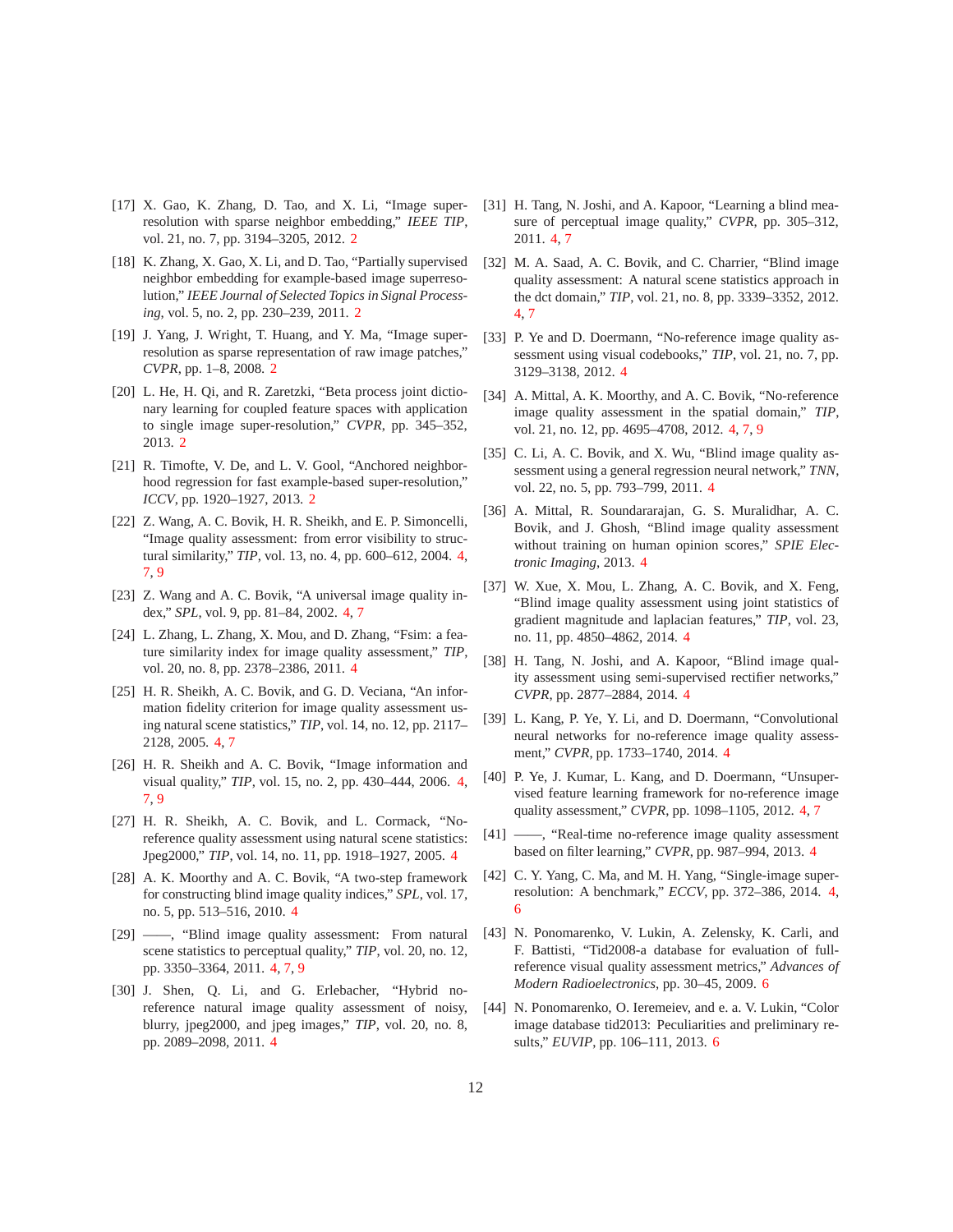- <span id="page-12-0"></span>[45] J. B. Huang, A. Singh, and N. Ahuja, "Single image superresolution from transformed self-exemplars," *CVPR*, pp. 5197–5206, 2015. [7,](#page-6-0) [8](#page-7-1)
- <span id="page-12-1"></span>[46] Y. Zhu, Y. Zhang, B. Bonev, and A. L. Yuille, "Modeling deformable gradient compositions for single-image superresolution," *CVPR*, pp. 349–356, 2015. [7,](#page-6-0) [8,](#page-7-1) [9](#page-8-3)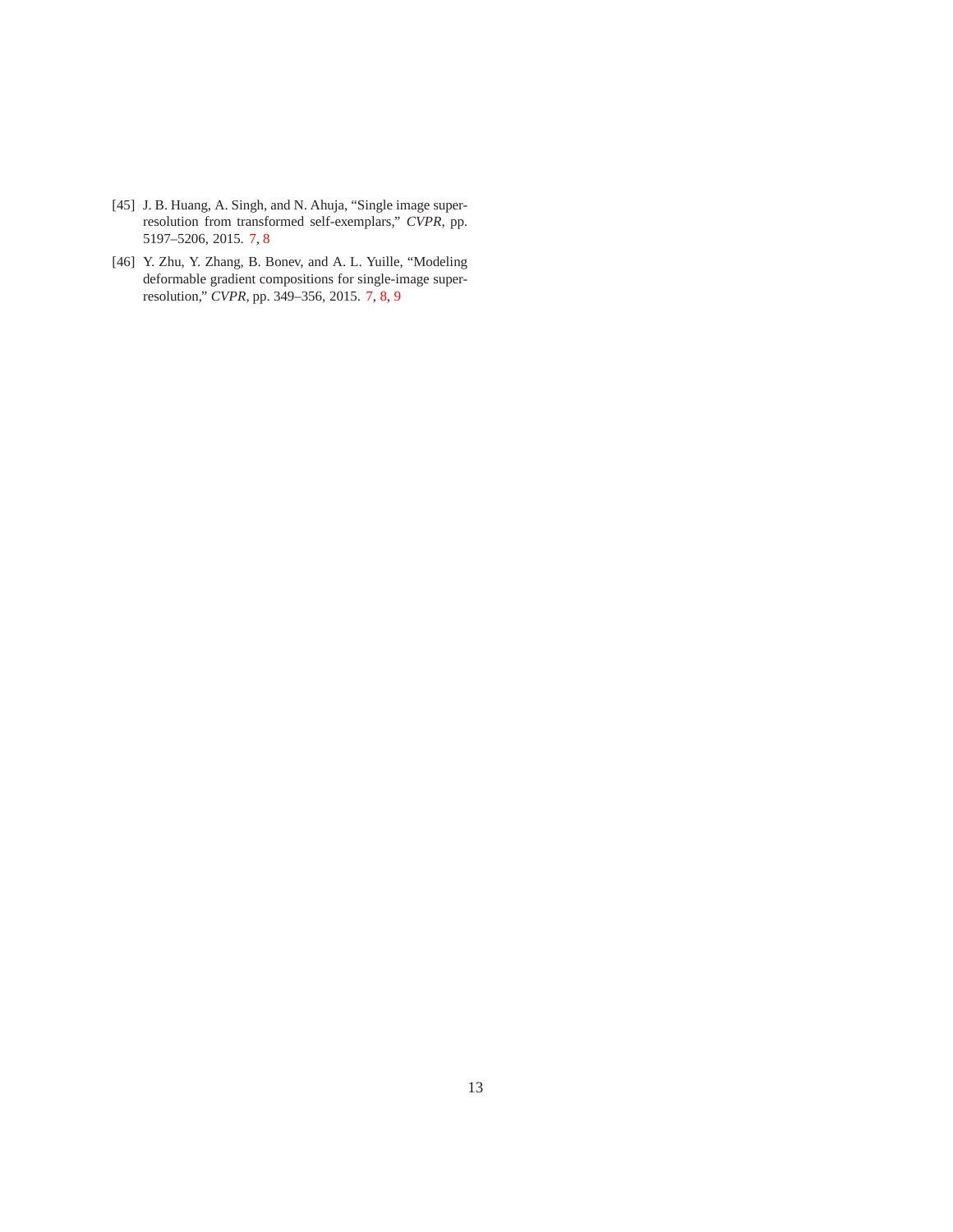This figure "fig1.png" is available in "png" format from: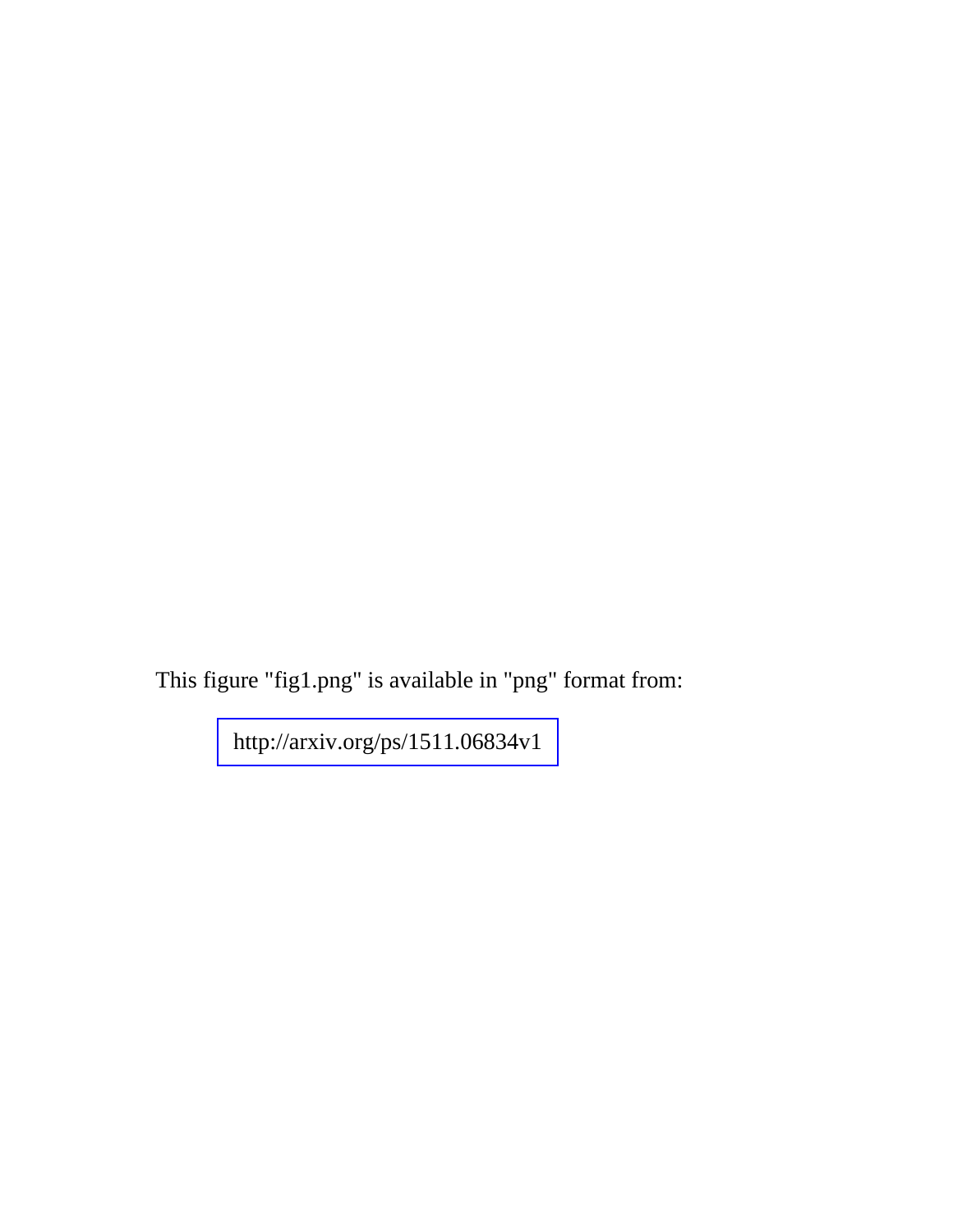This figure "fig2.png" is available in "png" format from: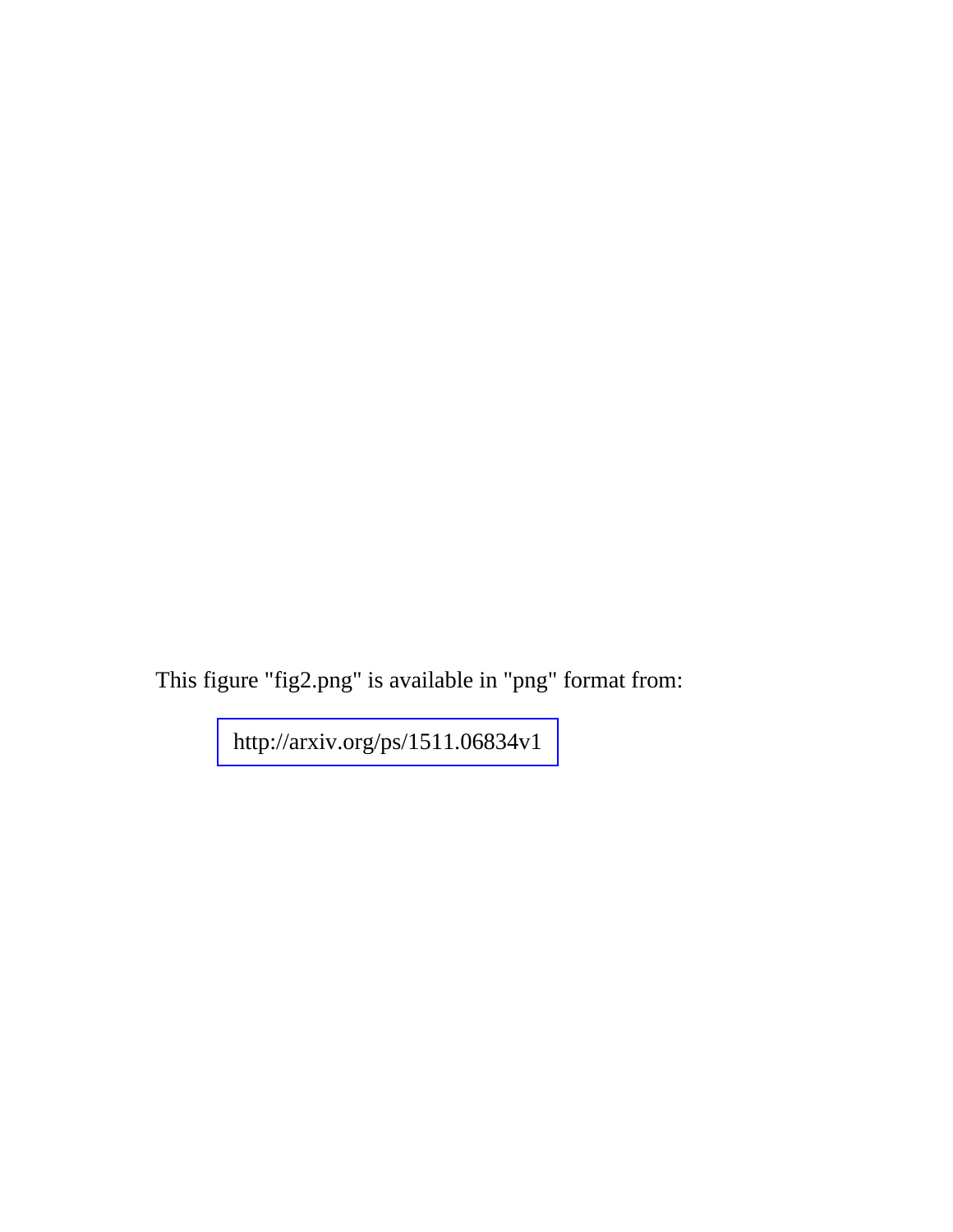This figure "fig3.png" is available in "png" format from: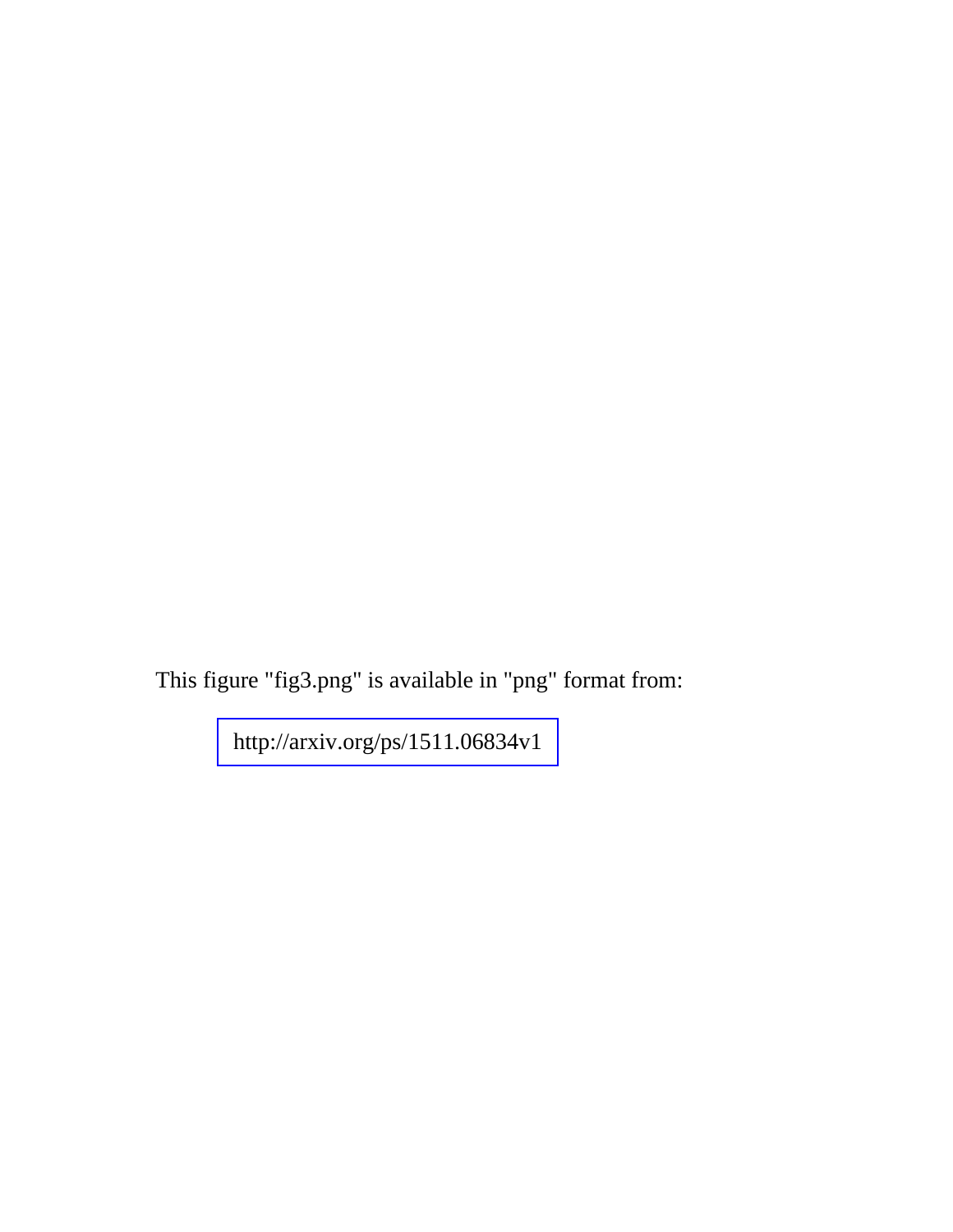This figure "fig6.png" is available in "png" format from: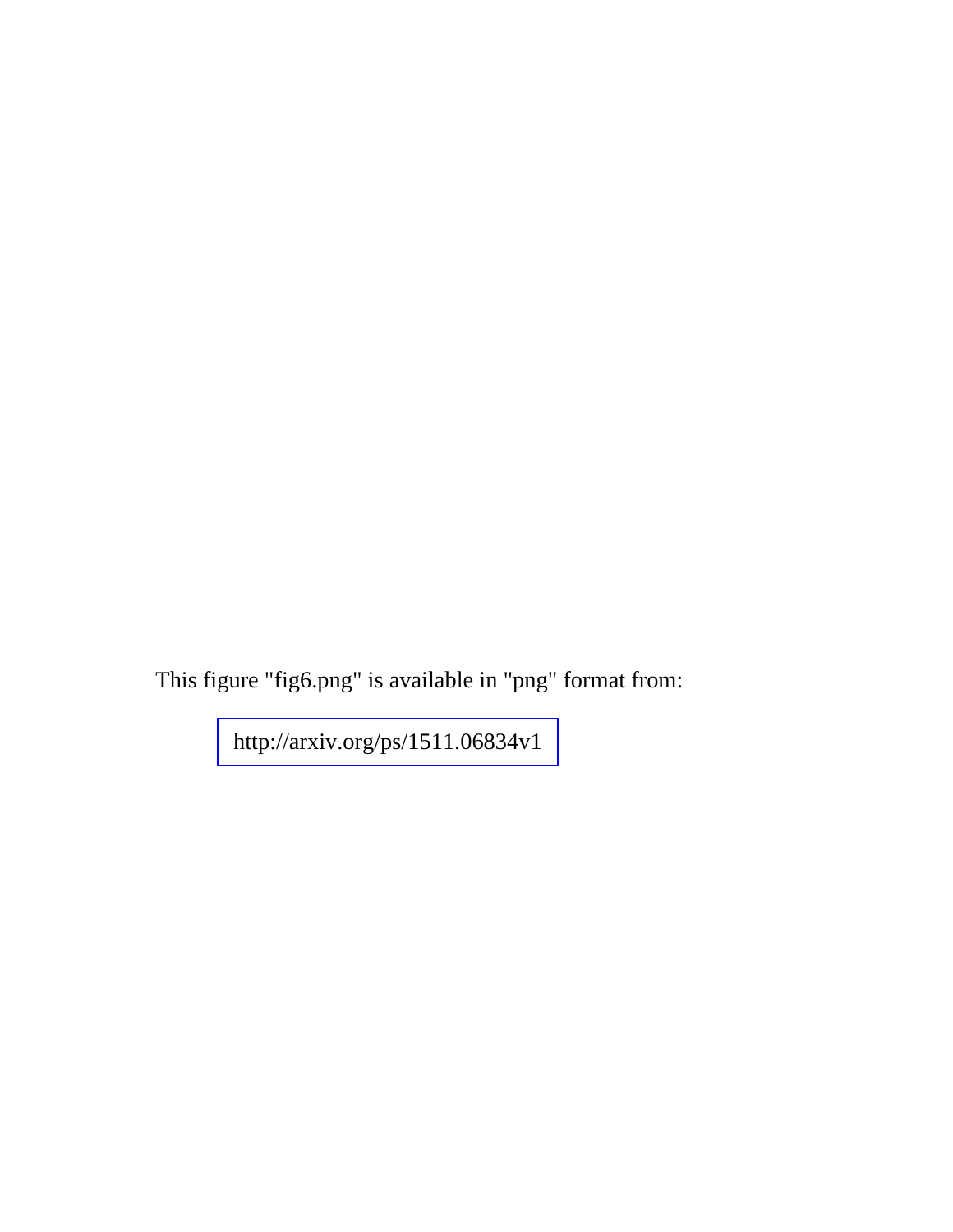This figure "fig7.png" is available in "png" format from: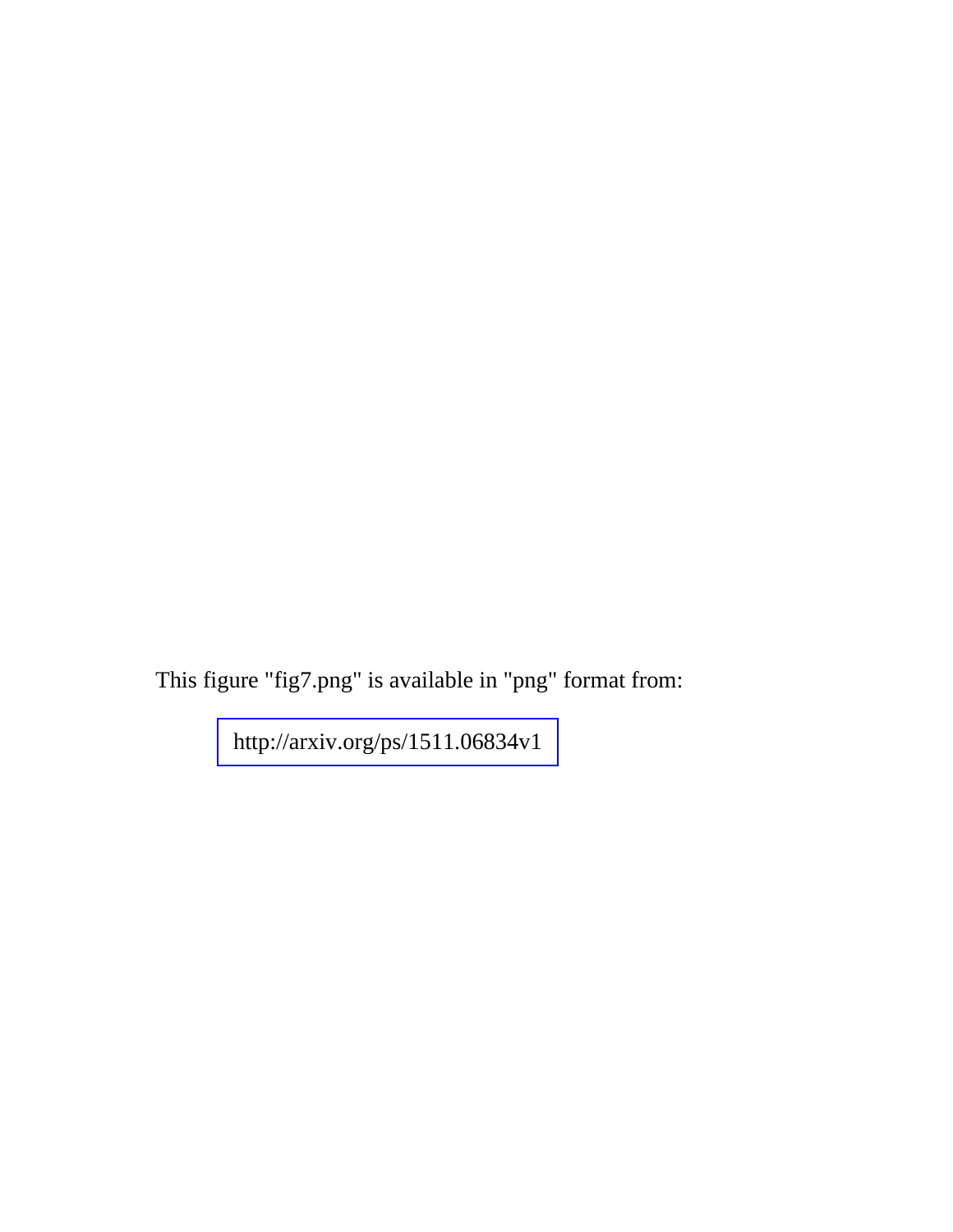This figure "fig8.png" is available in "png" format from: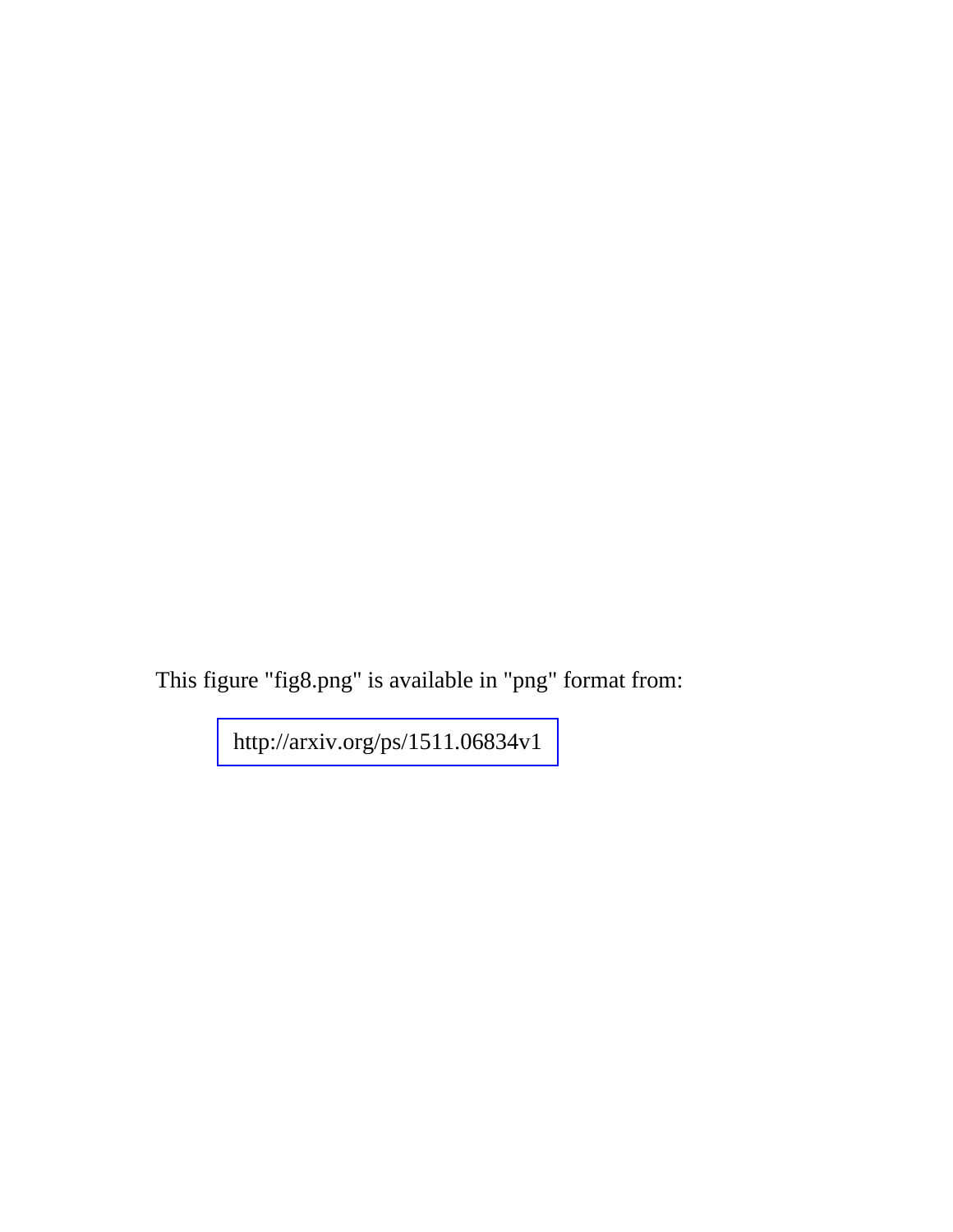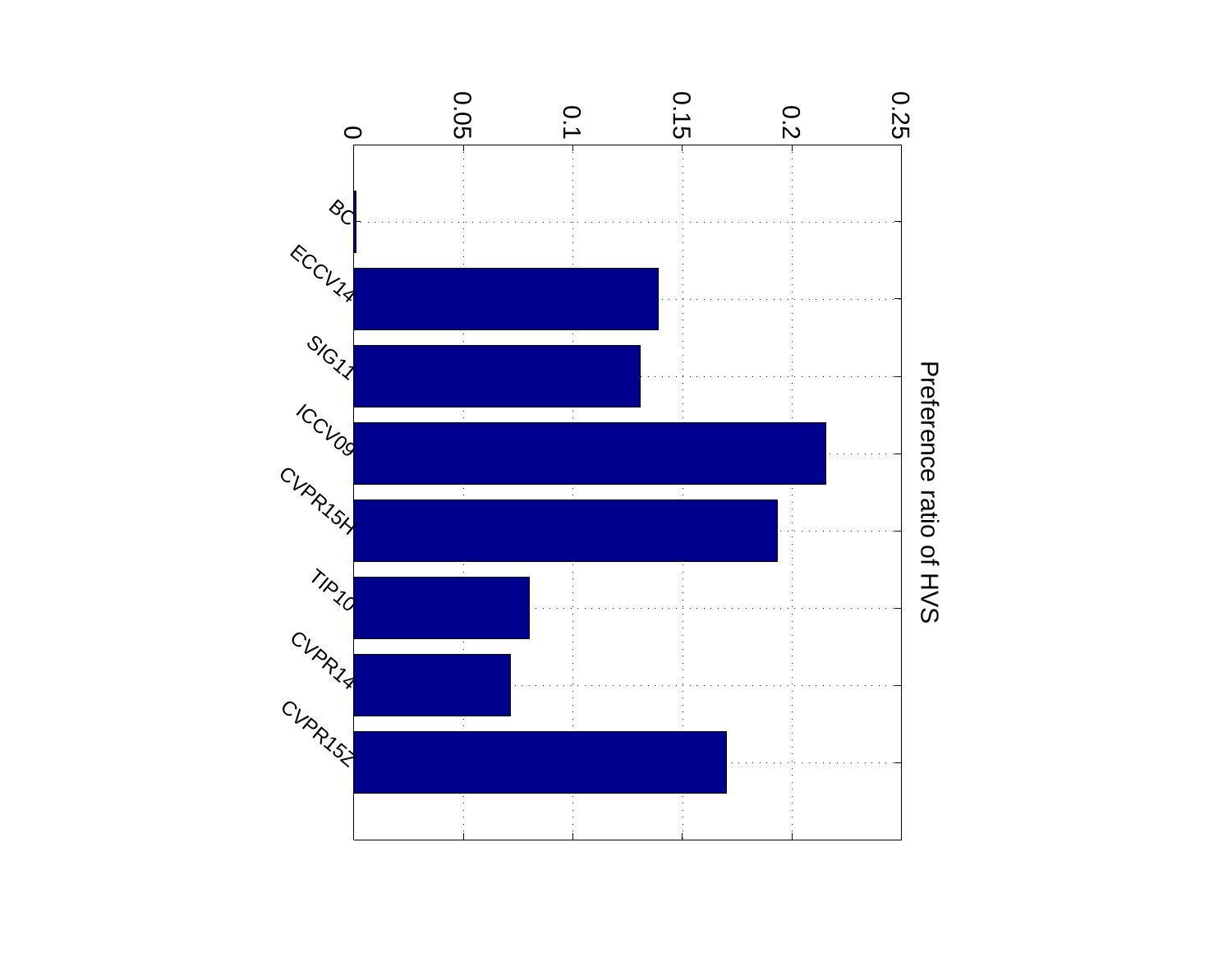This figure "fig\_HVS\_preference.jpeg" is available in "jpeg" format from: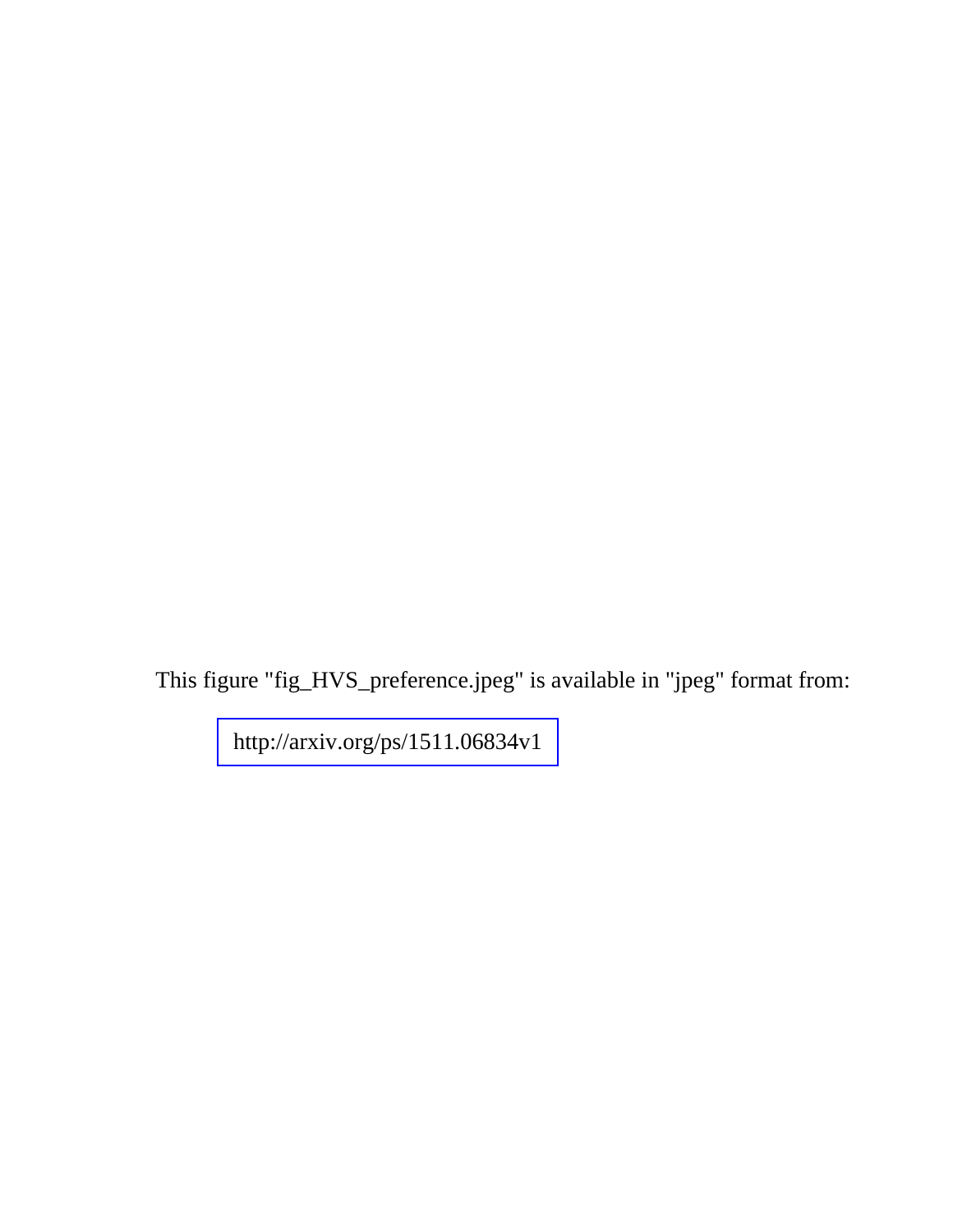This figure "fig\_correlation\_FR\_HVS.jpeg" is available in "jpeg" format from: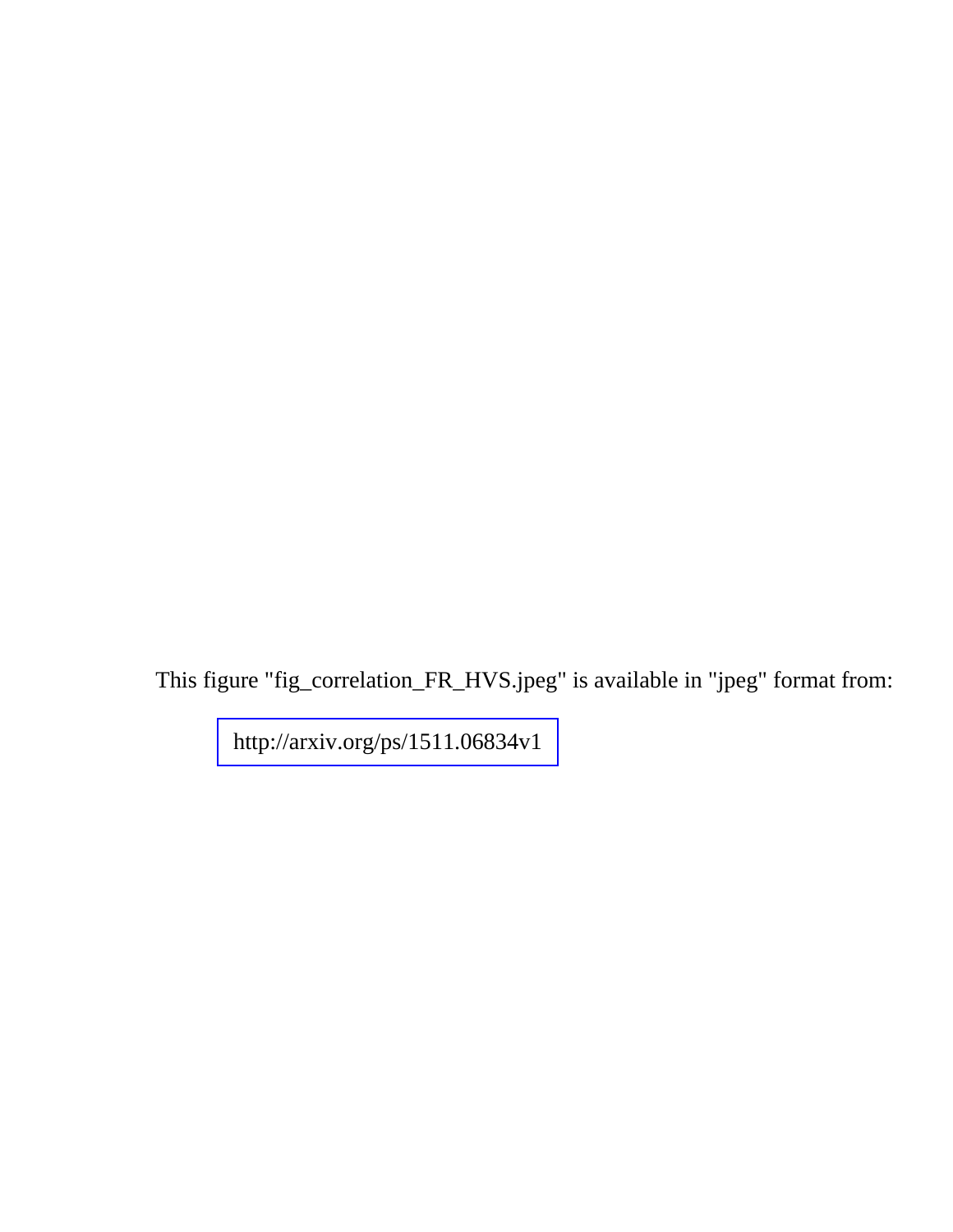This figure "fig\_correlation\_FR\_HVS\_sig11.jpeg" is available in "jpeg" format from: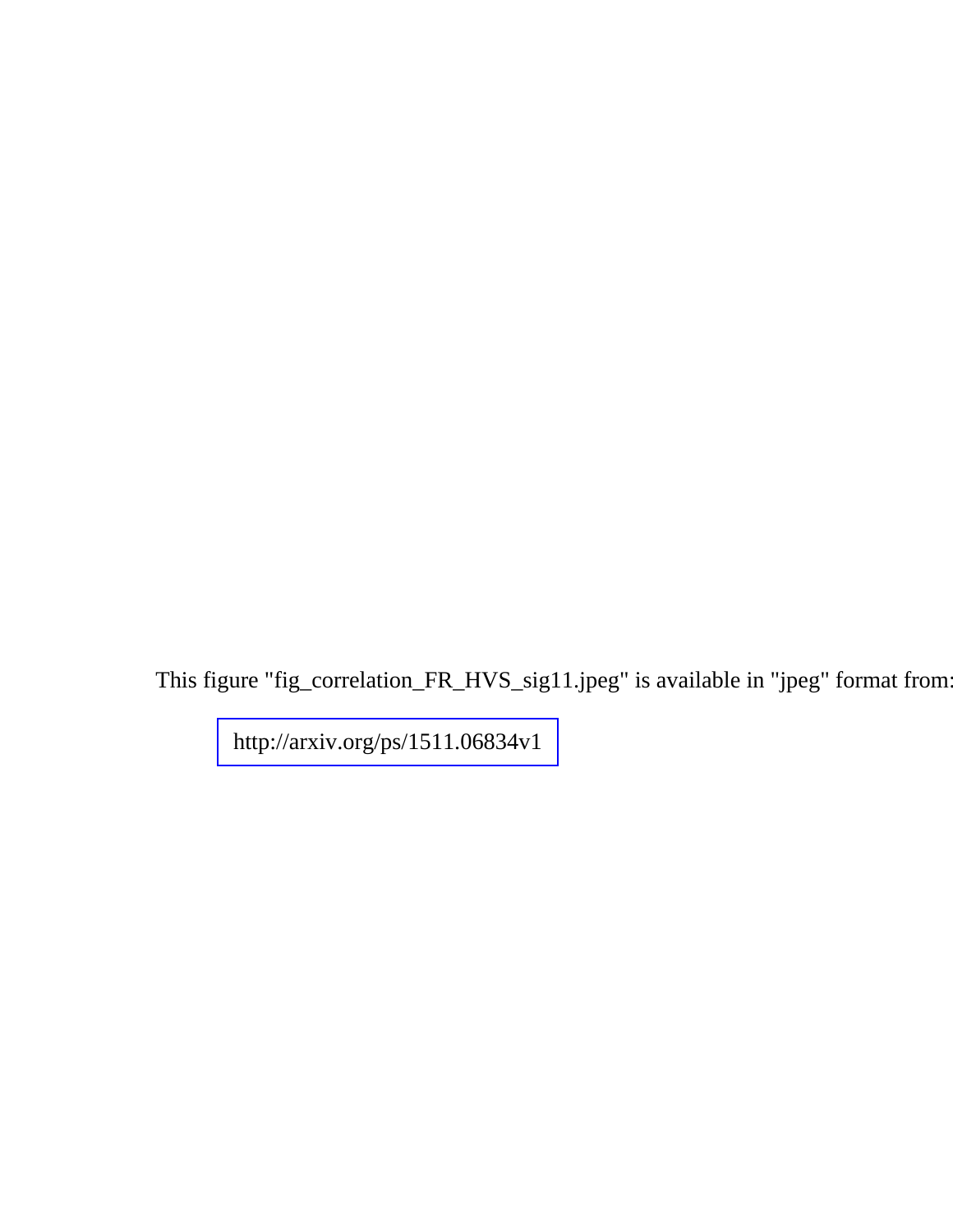This figure "fig\_correlation\_NR\_HVS.jpeg" is available in "jpeg" format from: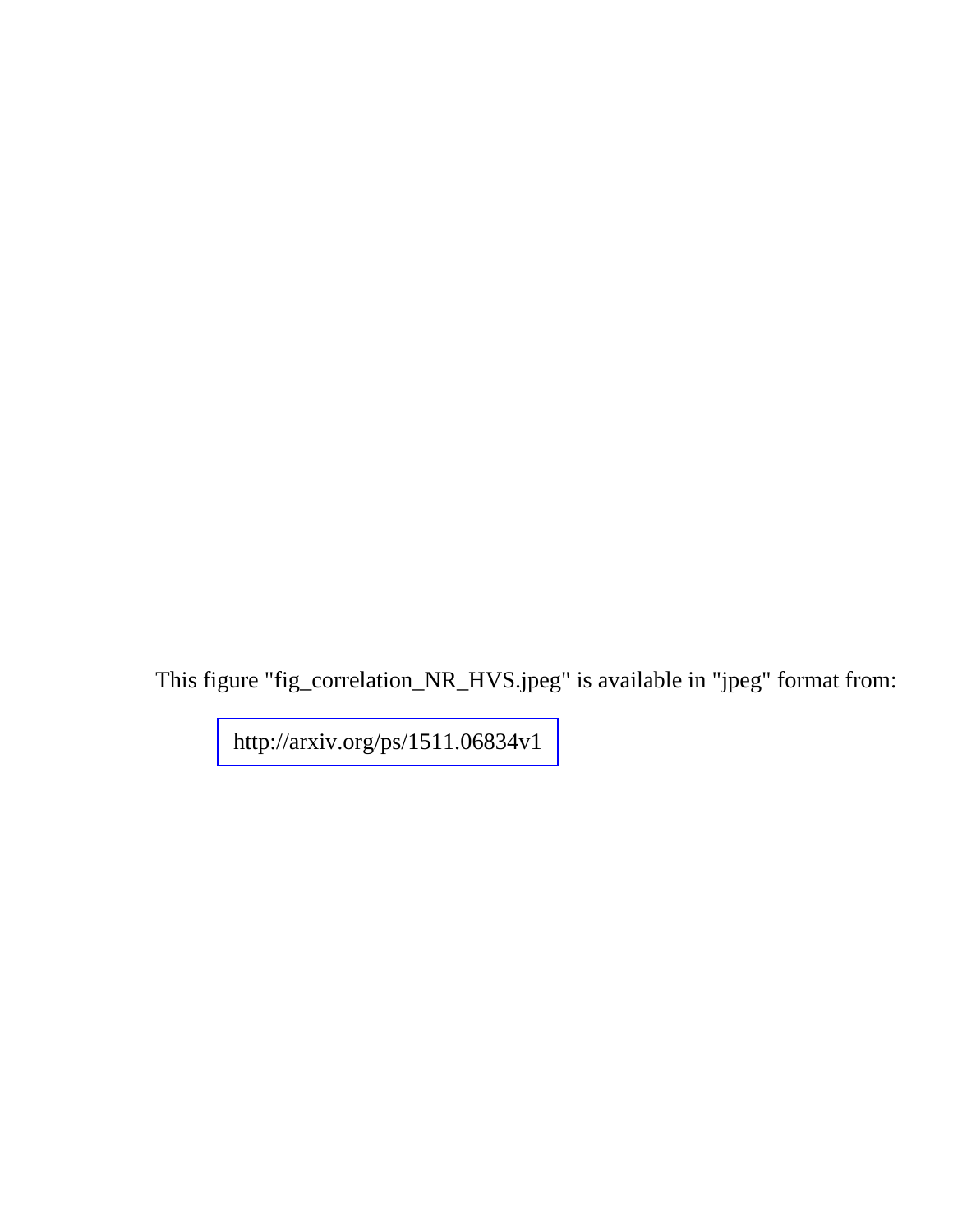This figure "fig\_correlation\_NR\_HVS\_sig11.jpeg" is available in "jpeg" format from: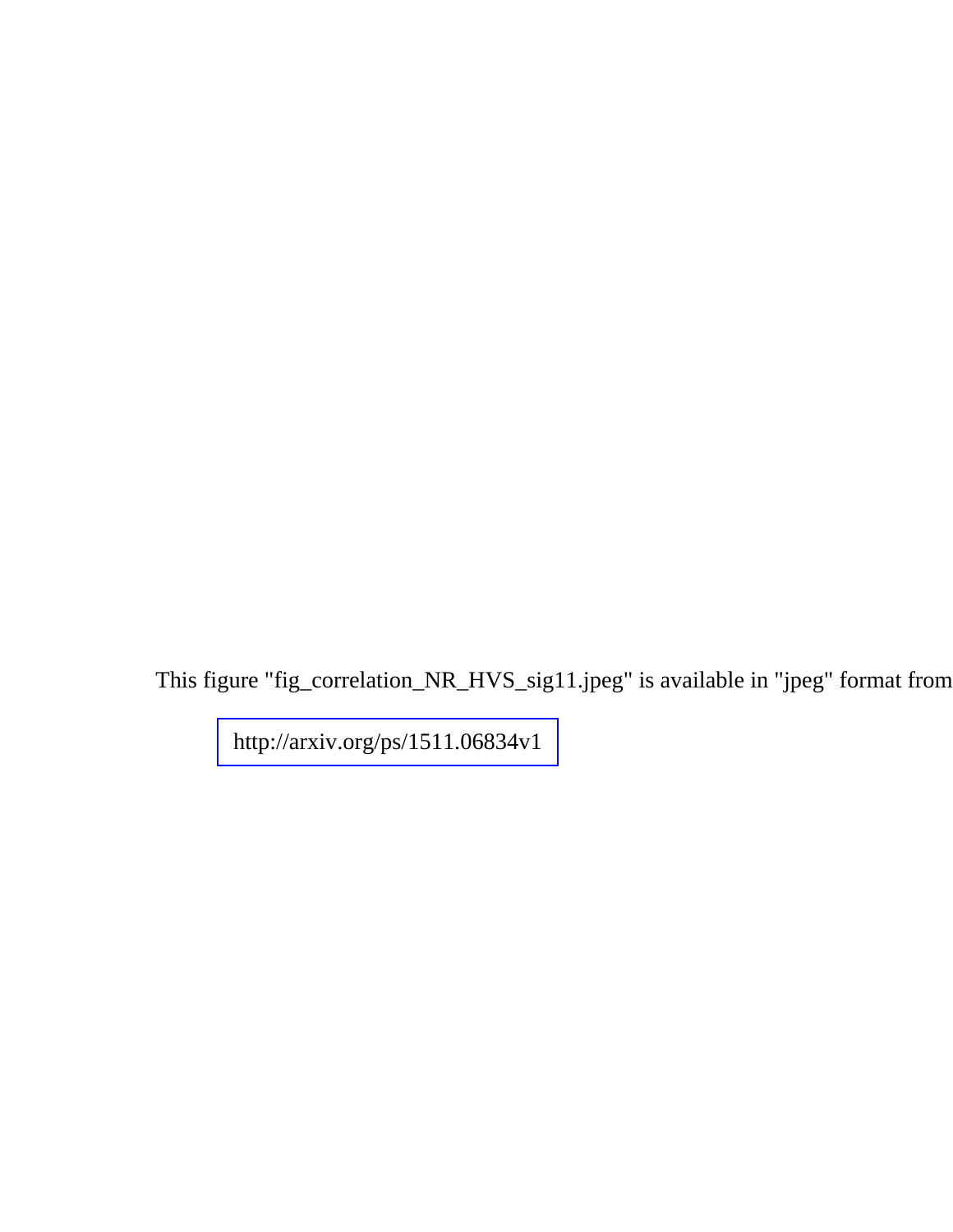

Fidelity results of the SR methods on LIVE dataset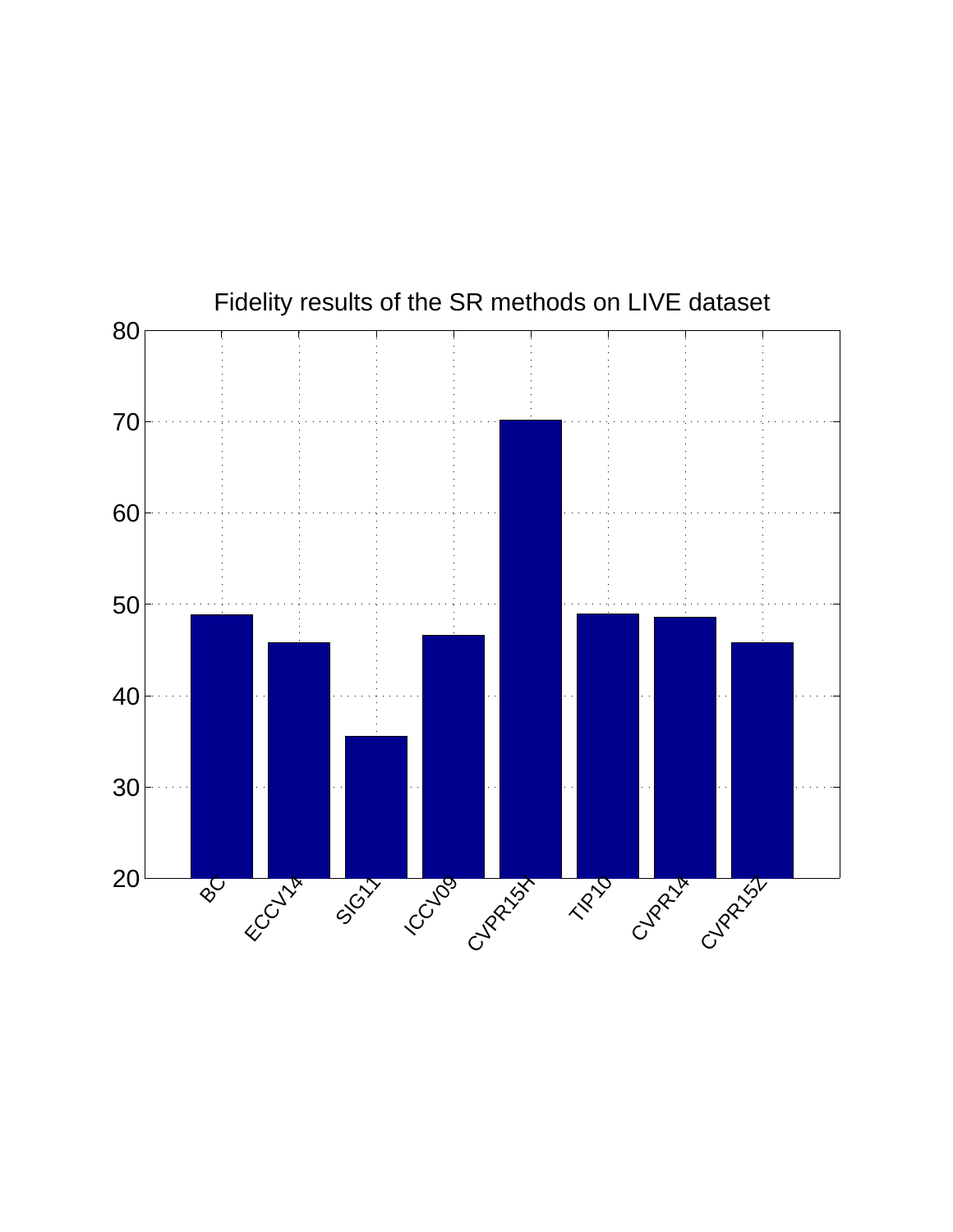This figure "fig\_fidelity.jpeg" is available in "jpeg" format from: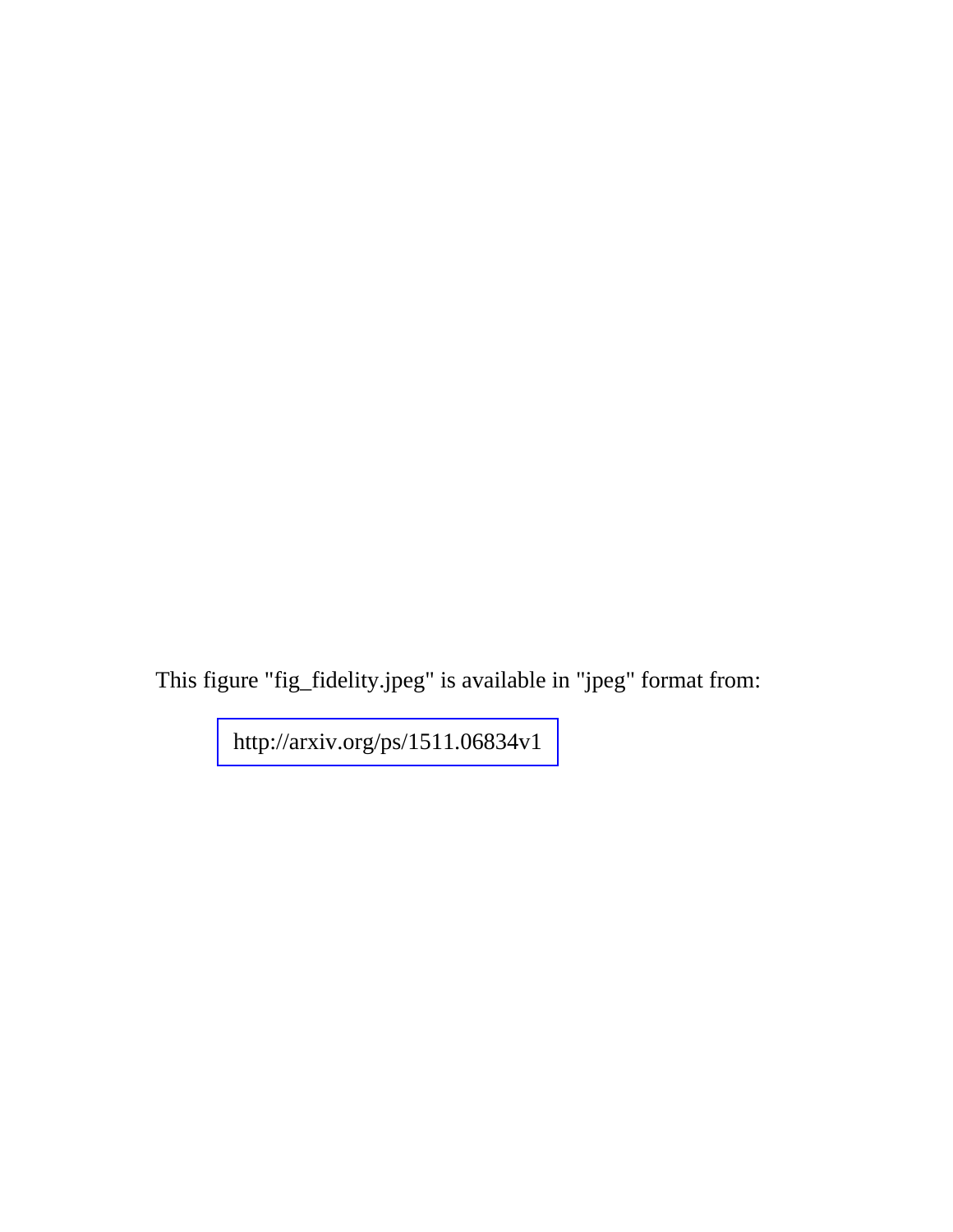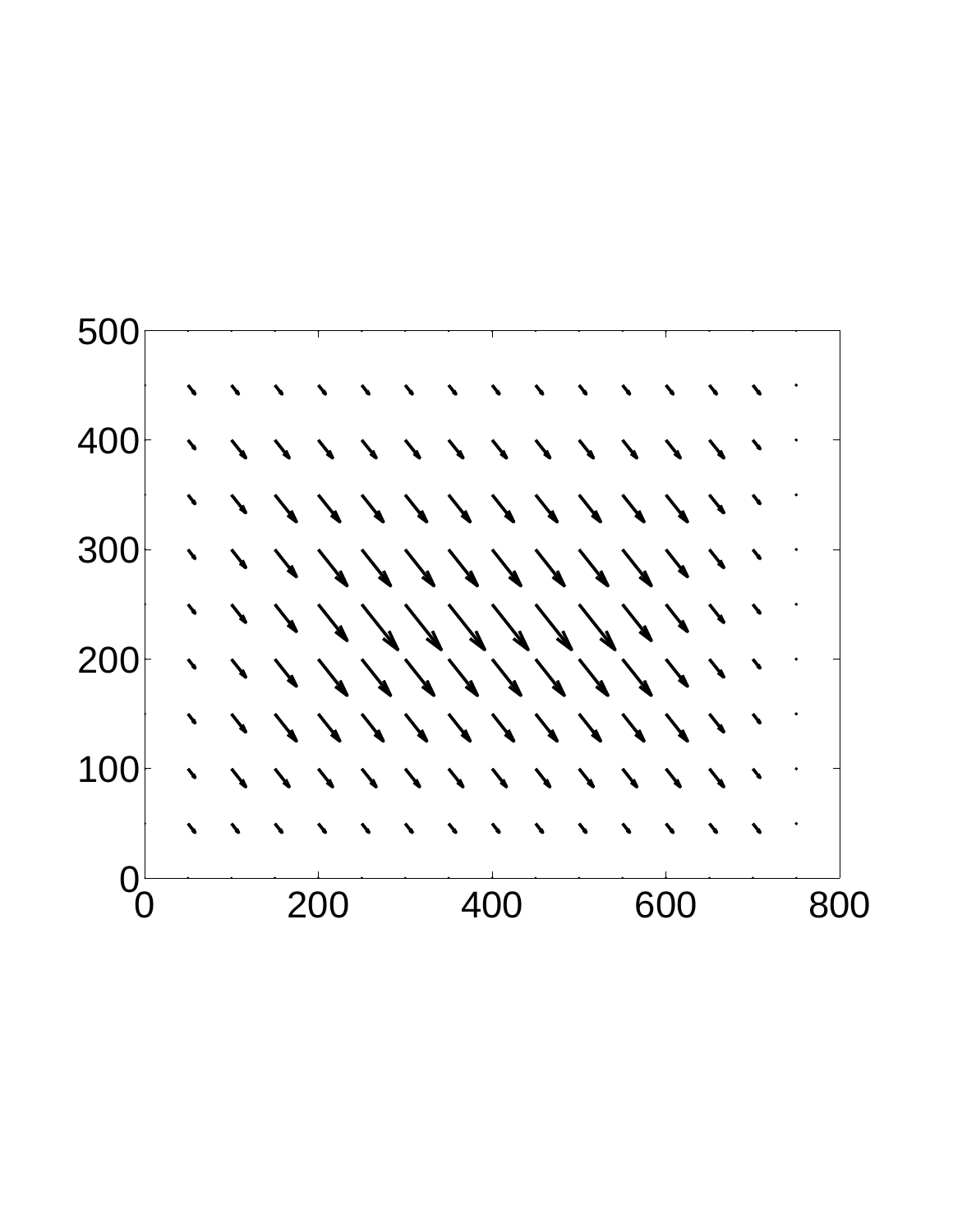This figure "fig\_mv.jpeg" is available in "jpeg" format from: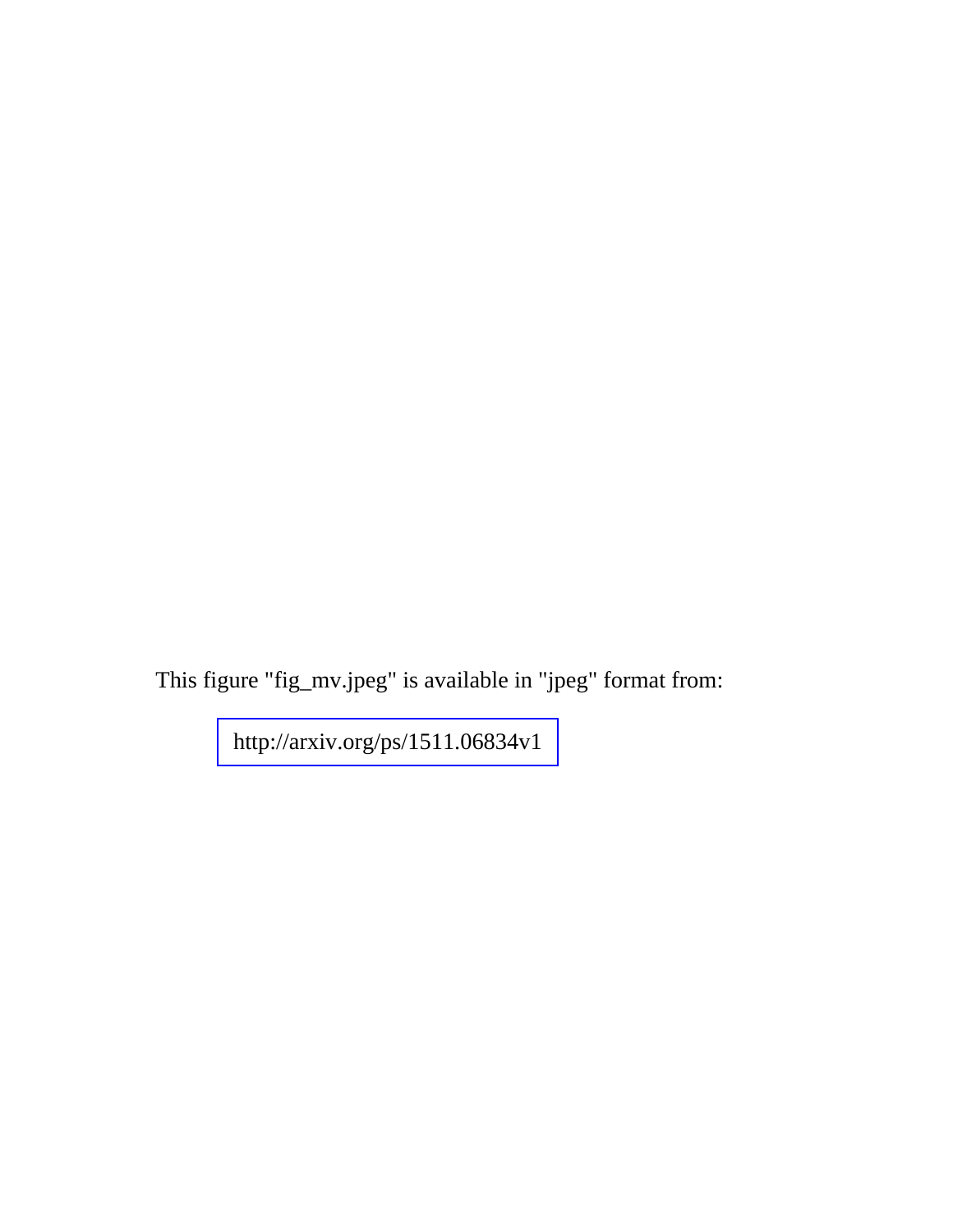

Traditional fidelity results with PSNR on LIVE dataset